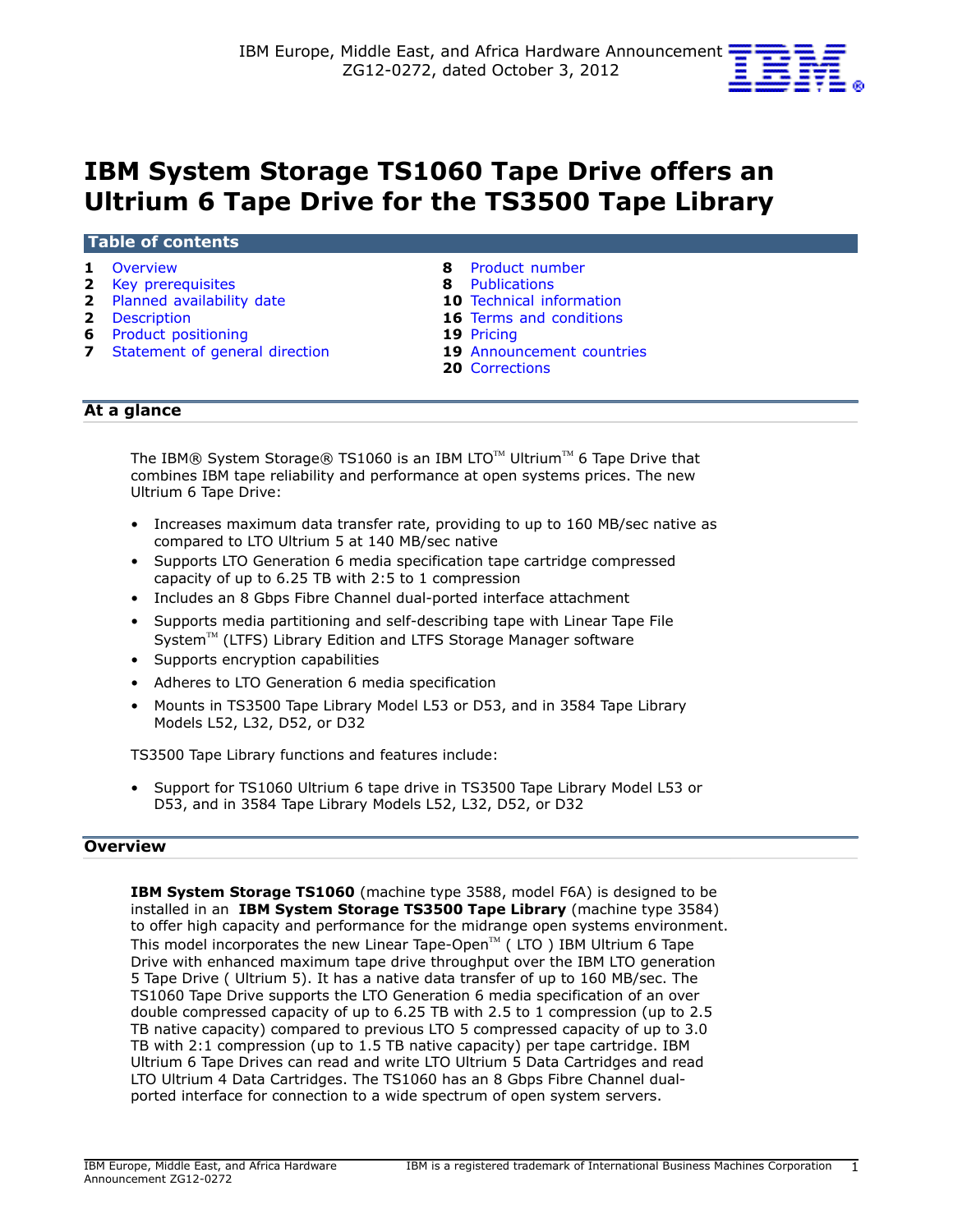The IBM System Storage TS1060 LTO Ultrium 6 Tape Drive supports data encryption with Ultrium 6 or Ultrium 5 media.

IBM Ultrium 6 enhancements that help improve performance and reliability include:

- Native data transfer rate up to 160 MB/sec
- LTO Generation 6 media specification tape cartridge compressed capacity of up to 6.25 TB (up to 2.5 TB native)
- 8 Gbps Fibre Channel dual-ported drive attachment
- A larger 1 GB internal buffer
- Support for media partitioning and self describing tape with LTFS Library Edition and LTFS Storage Manager software
- LTO Ultrium 6 encryption support

The TS1060 can be installed in new or installed TS3500 Tape Library Models L53 and D53, and in 3584 Tape Library Models L52, L32, D52, and D32.

# <span id="page-1-0"></span>**Key prerequisites**

Appropriate levels of host and drive software are required to attach the TS1060 to a wide range of environments including selected IBM Power Systems<sup>TM</sup> , IBM System i® , IBM System p® , IBM System x® , IBM System z® (zLinux), other servers running HP-UX, Linux<sup>TM</sup>, Sun Solaris, and Microsoft<sup>TM</sup> Windows<sup>TM</sup> operating system environments that support Fibre Channel interfaces. Refer to the [Technical](#page-9-0) [information](#page-9-0) section for details.

LTO-6 tape drive support and other selected TS3500 features require Advanced Library Management (ALMS).

**Note:** In order to support code level 9500 or higher, all node cards in the library must be xx3-equivalent node cards. For xx2 models, this requires an xx3 model conversion or the Enhanced Node Card feature (#1700 or #1701).

## <span id="page-1-1"></span>**Planned availability date**

November 9, 2012

## <span id="page-1-2"></span>**Description**

IBM TS1060 is an IBM LTO Ultrium 6 Tape Drive designed for the heavy demands of backup and archive tape storage. The TS1060 is designed to mount in a TS3500 Tape Library and has an 8 Gbps Fibre Channel dual-ported interface for attachment to a wide range of environments, including selected IBM Power Systems , IBM System i , IBM System p , IBM System x , IBM System z (zLinux), other servers running HP-UX, Linux , Sun Solaris, and Microsoft Windows operating system environments.

The TS1060 incorporates sixth-generation IBM LTO Ultrium technology.

It offers the following significant improvements over prior generations:

• **Increased performance:** Maximum tape drive throughput native data rate performance is up to 160 MB/sec. Data tracks are written 16 at a time. IBM LTO6 Tape Drives can read and write LTO Ultrium 5 Data Cartridges at Ultrium 5 capacities and rates, and read LTO Ultrium 4 Data Cartridges at Ultrium 4 capacities and rates.

**Note:** Although the Ultrium 6 Tape Drive provides the capability for excellent tape performance, other components of the system may limit the actual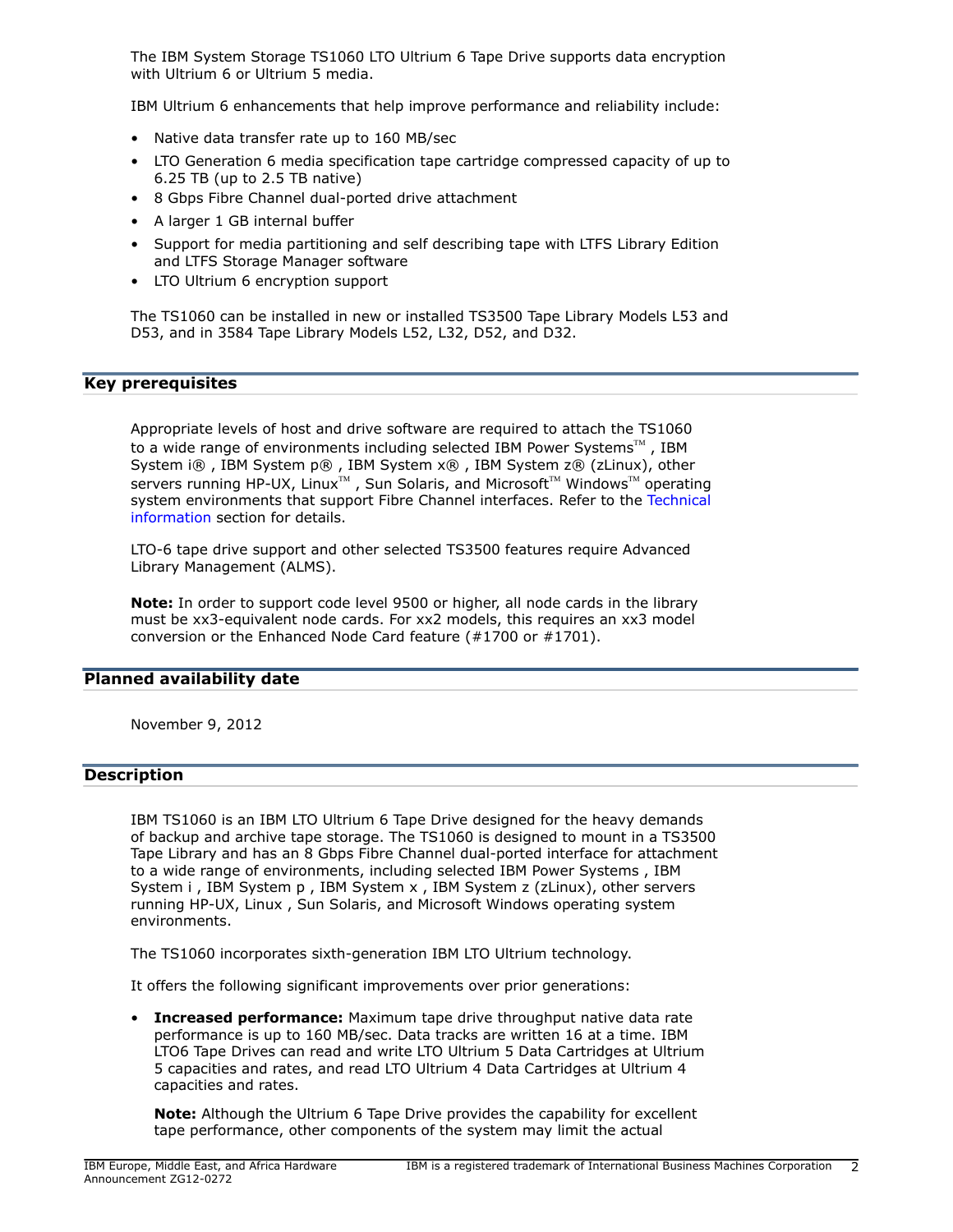performance achieved. Also, although the compression technology used in the tape drive can typically double the amount of data that can be stored on the media, the actual degree of compression achieved is highly sensitive to the characteristics of the data being compressed.

- **Increased tape cartridge capacity:** The LTO Generation 6 media specification tape cartridge physical capacity is up to 6.25 TB compressed physical capacity, more than double that of the Ultrium 4 and 5 Data Cartridge. This is achieved by increasing the linear density, track density, and the media length. The IBM Ultrium 6 tape itself is an advanced Barium Ferrite tape developed to help provide durability and increased capacity.
- **Encryption:** The IBM System Storage TS1060 LTO Ultrium 6 Tape Drive supports data encryption on the base drive with Ultrium 6 or Ultrium 5 media. System Managed and Library Managed Encryption and associated IBM Tivoli® Key Lifecycle Manager access are all available as a chargeable licensed key (feature 1604, Transparent LTO Encryption) under the TS3500 Tape Library L-frames. IBM Tivoli Key Lifecycle Manager v1 (TKLM) is required with this feature.
- **Attachment options:** The TS1060 Tape Drive comes with 8 Gbps Fibre Channel dual-ported attachment models for connection to a wide spectrum of open system servers. They are supported on a wide range of environments including selected IBM Power Systems, IBM System i, IBM System p, IBM System x, IBM System z (zLinux), other servers running HP-UX, Linux , Sun Solaris, and Microsoft Windows operating system environments.
- **WORM media support:** LTO Generation 6 media specification compressed up to 6.25 TB IBM 3589 Ultrium 6 WORM Tape Cartridges are designed for archiving and data retention applications, as well as those applications requiring an audit trail. These cartridges work with the IBM LTO Ultrium 6 Tape Drive to help prevent the alteration or deletion of user data. IBM LTO 6 WORM Tape Cartridges can be ordered as unique 3589 models with the following features:
	- Prelabeling with the ability to specify a starting volume serial and color coding
	- Packaging in individual jewel cases or in bulk
	- Cartridge memory, built into every cartridge, enhances functionality and media reliability by storing access history and media performance information for use by the tape drive every time the cartridge is accessed
	- Half-inch particle tape with an up to 6.25 TB WORM compressed capacity in a single cartridge
- **Larger internal data buffer:** There is a 1 GB internal data buffer in the Ultrium 6 Tape Drive, compared to 512 MB for Ultrium 5.
- **Digital speed matching:** The Ultrium 6 Tape Drive is designed to perform dynamic speed matching (at one of fourteen speeds: 160.0, 150.8, 141.5, 132.3, 123.1, 113.8, 104.6, 95.4, 86.2, 76.9, 67.7, 58.5, 49.2 or 40.0 MB/s) to adjust the drive's native data rate as closely as possible to the net host data rate (after data compressibility has been factored out). This helps reduce the number of backhitch repositions and improve throughput performance. Speed matching on Ultrium 6 ranges from 40 to 160 MB/sec versus 40 to 140 MB/sec on Ultrium 5.
- **Giant Magneto Resistive (GMR) head design:** Use of flat lap head technology in GMR heads from our Enterprise Tape Drives for Ultrium 6 helps minimize contact, edge damage, debris accumulation, and wear on the tape as it moves over the read/write heads.
- **Dual-stage 16-channel head skew actuator:** The actuator is designed to provide precision head alignment to help support higher track density and improved data integrity. Track following skew actuator supports flangeless tape guide rollers and dynamic skew to enable the head to follow skew tape motion and improve linear actuation.
- **Power management:** The Ultrium 6 Tape Drive power management function is designed to control the drive electronics to be either completely turned off or in a low-power mode when the circuit functions are not needed for drive operation. Improvements specifically in idle mode are improved over Ultrium 5.
- **IBM LTFS partitioning support:** The principal function of the media partitioning is to allow for faster data access by splitting the cartridge into two media partitions. LTFS media partitioning is supported in the TS1060 Tape Drive, and LTFS library Edition and LTFS Storage Manager are supported in the TS3500 Tape Library. WORM media cannot be partitioned.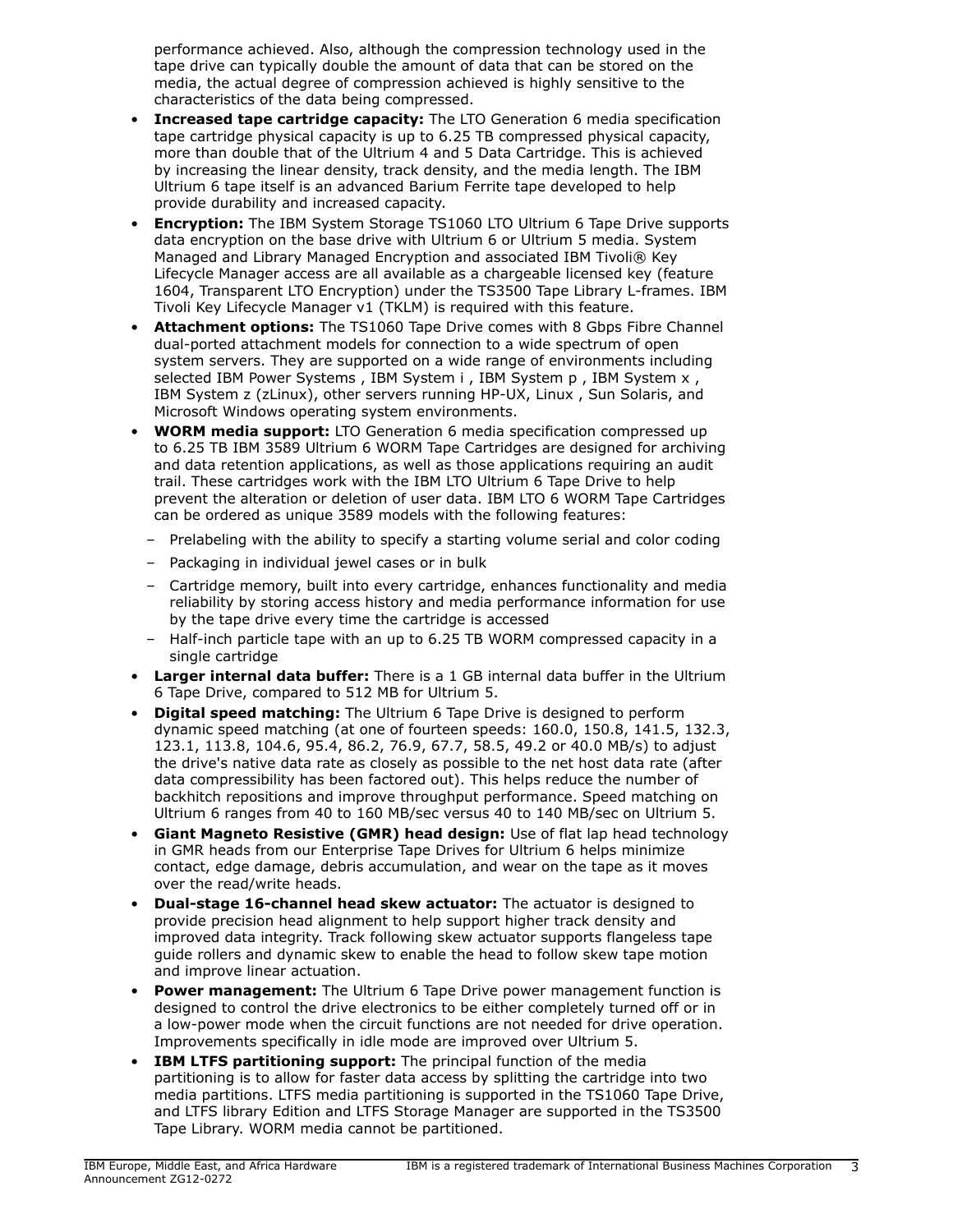The IBM LTFS software leverages LTO6 tape partitioning. It is designed to enable a self-describing tape file format and to deliver an easy tape storage and distribution solution without the use of additional database applications. Customers of IBM LTFS software are those who require a standard tape cartridge format at a low cost and will use standalone IBM LTO6 tape drives. IBM LTFS is the perfect solution for those in the media and entertainment industry, and other fields that need massive data storage on tape for long retention periods, such as banking, scientific research, and government sectors. For further information and list of supported operating systems, refer to the following website

# <http://www.ibm.com/tape/ltfs>

IBM maintains the latest levels of System Storage tape drive and library device drivers and documentation on the Internet. Utilize the Fix Central download portal by accessing the following website

# <http://www.ibm.com/support/fixcentral>

There are a few pull down menus to navigate to the correct download as follows:

- In the first pull down menu labeled "Product Group" select " System Storage ".
- In the next pull down menu that appears which is labeled "Product Family" select "Tape Systems".
- With the next pull down menu, "Product Type", select "Tape drivers and software".
- This will bring up the "Product" menu, which provides selections for "Platform drivers, Tools, or Software".
- Under "Platform drivers", in order to download your driver, select the correct operating system.
- Two more pull down menus will appear with information. Click "Continue".
- The next screen can be used to narrow the search, however just click "Continue" to view what is available.

The IBM Tape Device Drivers Installation and User's Guide can be found at the following website

# <http://www-01.ibm.com/support/docview.wss?rs=577&uid=ssg1S7002972>

Proven IBM LTO Ultrium features enhanced in the IBM LTO Ultrium 6 Tape Drive include:

- **Independent tape loader and threader motors and positive pin retention:** These are designed to help improve the reliability of loading and unloading a cartridge, and to retain the pin even if tension is dropped. An independent loader motor, coupled with the positive pin retention, is designed to cause the tape to thread with a higher level of reliability.
- **Graceful dynamic braking:** In the event of power failure, reel motors are designed to maintain tension and gradually decelerate instead of stopping abruptly, helping reduce tape breakage, stretching, or loose tape wraps during a sudden power outage.
- **Servo and track layout technology:** There are 2,176 data tracks in Ultrium 6 versus 1,280 data tracks in Ultrium 5. The high-bandwidth servo system features a low-mass servo to help more effectively track servo bands and improve data throughput with damaged media in less-than-optimal shock and vibration environments.
- **Surface Control Guiding Mechanism:** The patented Surface Control Guiding Mechanism from IBM is designed to guide the tape along the tape path in the Ultrium 6, 5, and 4 Tape Drives. This method uses the surface of the tape, rather than the edges, to control tape motion. This helps reduce tape damage (especially to the edges of the tape) and tape debris, which comes from the damaged edges and can accumulate in the head area.
- **Robust drive components optimized for automation environments:** Using some of the most robust components available, such as all metal clutch, steel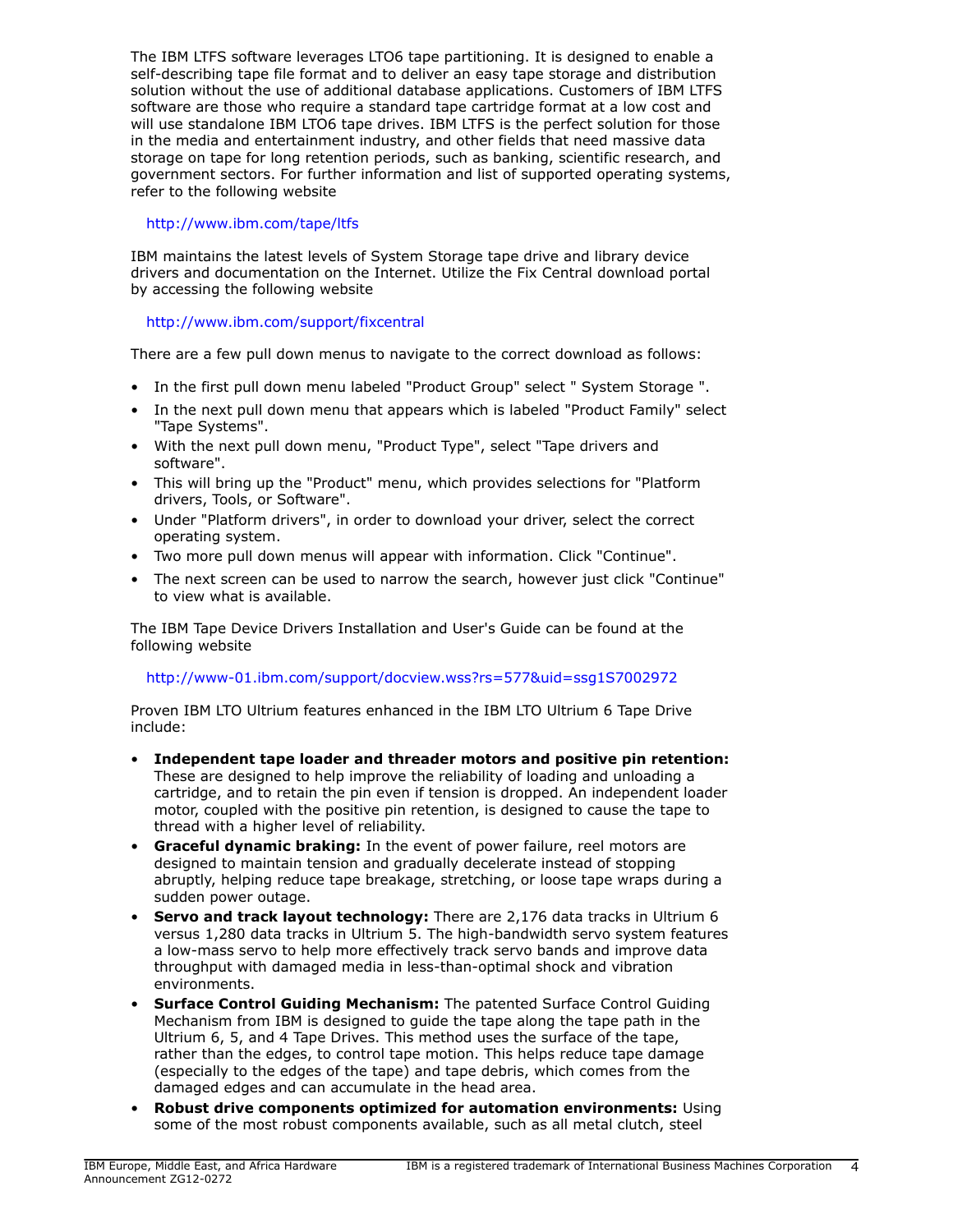ball bearings in loader, robust leader block design, and single circuit card, helps to enhance reliability and prolong the life of drives.

- **Adaptive read equalization:** This feature is designed to automatically compensate for dynamic changes in readback signal response.
- **Dynamic amplitude asymmetry compensation:** Optimizes readback signals for linear readback response from MR read head transducers.
- **Separate writing of multiple filemarks:** Separate writing of multiple filemarks is designed to cause any write command of two or more filemarks to cause a separate data set to be written containing all filemarks after the first. This feature helps improve performance if a subsequent append overwrites somewhere after the first filemark. A write of multiple filemarks typically indicates a point where an append operation might occur after the first of these filemarks, and this change helps prevent having to rewrite datasets containing customer data and the first filemark, if such an append occurs.
- **LTO Data Compression (LTO-DC):** The Ultrium 6 uses LTO-DC, which is an implementation of a Lempel-Ziv class 1 (LZ-1) data compression algorithm. LTO-DC is an extension of Adaptive Lossless Data Compression (ALDC) and an improvement over previous IBM lossless compression algorithms. Scheme-Swapping compression, patented by IBM , is designed to look ahead at incoming data and determine the most efficient storage method (either ALDC or pass-thru mode) to help provide optimal data compression and increase data throughput. The compression ratio for LTO Ultrium 6 is 2.5 to 1.
- **LTO Cartridge Memory (LTO-CM):** Contained within the LTO Ultrium data cartridge is the LTO-CM, which is a passive, contactless silicon storage device that is physically a part of the cartridge. The LTO-CM is designed to hold information about that specific cartridge, the media in the cartridge, and the data on the media. The storage capacity of the Generation 6 LTO-CM is 16320 bytes, double the capacity of Generation 5 and 4 LTO-CM 8160 bytes. Communication between the drive and the LTO-CM is via a low-level RF field transmitted by the drive to the cartridge.
- **Statistical Analysis and Reporting System (SARS):** The Ultrium 6 Tape Drive uses SARS to help isolate failures between media and hardware. SARS uses the cartridge performance history saved in the CM module and the drive performance history kept in the drive flash EEPROM to help determine the most likely cause of failure. SARS is designed to cause the drive to request a cleaner tape, to mark the media as degraded, and to indicate that the hardware has degraded.
- **Highly integrated electronics using IBM-engineered copper technology:** This technology is designed to reduce the total number of components in the drive, help lower chip temperatures, and reduce power requirements, to deliver a more reliable drive. The sixth-generation drive electronics are designed to provide error correction of soft errors in the memory arrays in data and control paths.

With support for LTO Ultrium-format tape data cartridges, the TS1060 with the TS3500 Tape Library can be a cost-effective solution for backup, save-and-restore, and archiving functions.

## **Ultrium 6 Data Cartridge**

The LTO Generation 6 media specification tape cartridge physical compressed capacity of the LTO 6 Data Cartridge has more than doubled the capacity of the IBM Ultrium 5 Data Cartridge with a capacity of up to 6.25 TB with 2.5 to 1 compression. IBM LTO Ultrium 6 Tape Drives can read and write Ultrium 5 data cartridges, and read Ultrium 4 data cartridges. IBM LTO 6 cartridges can be resident in the same TS3500 Tape Library with the Ultrium 5 and Ultrium 4 data cartridges. IBM LTO 6 data cartridges can be ordered using IBM machine type 3589, IBM LTO Ultrium Tape Cartridges.

These cartridges have been designed to provide several enhancements over previous tape technologies. They are designed to work with tape drives that have increased tape speeds and high-density data recording. The case is specially designed for use in automated libraries and is designed for repeated, unattended handling.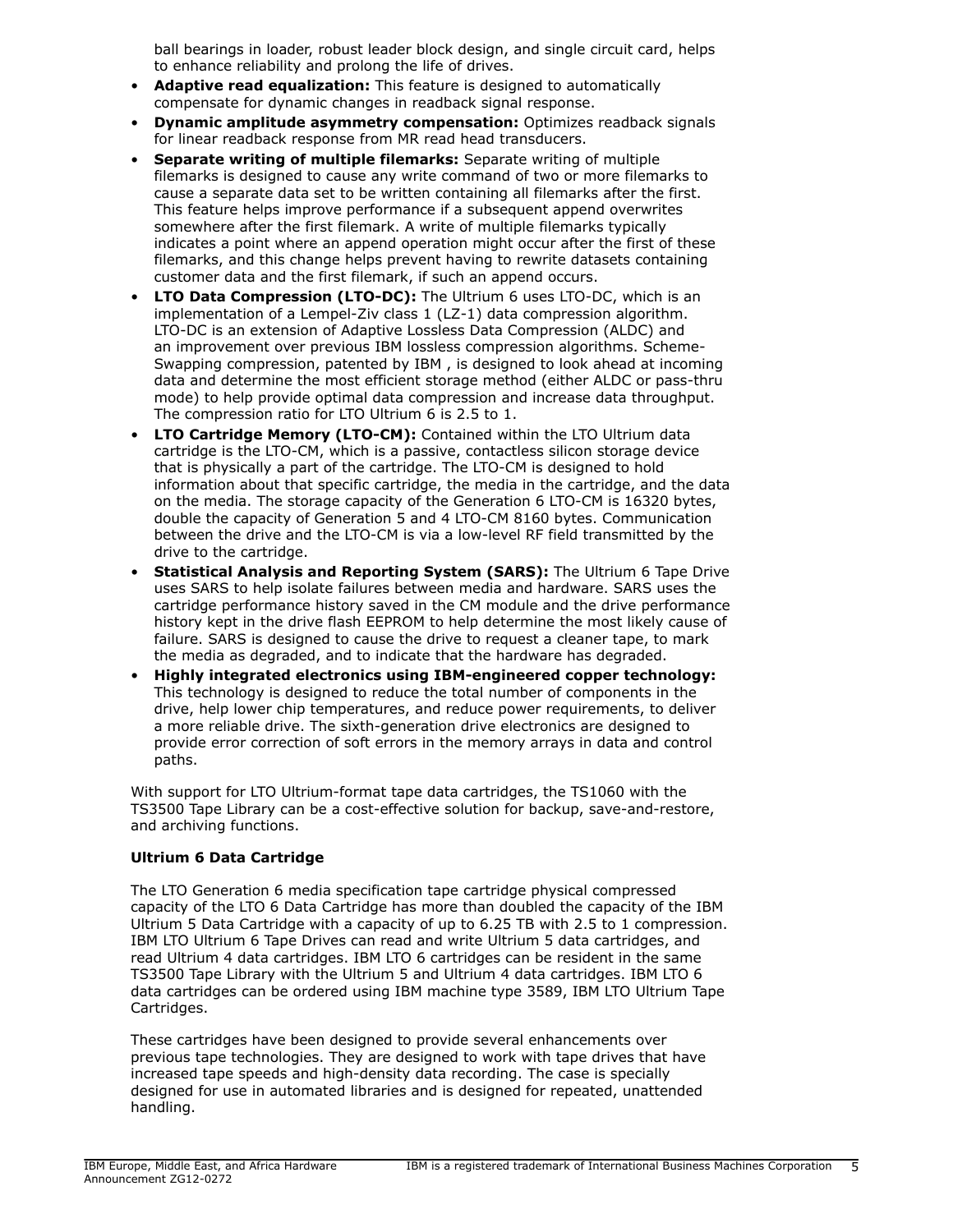The TS1060 Tape Drive supports IBM LTFS partitioning which enables data to be written individually on media without affecting data on another partition.

## **TS3500 features and functions**

• **TS1060 Ultrium 6 Tape Drive Support:** TS1060 Ultrium 6 tape drive is supported in TS3500 Tape Library Model L53 or D53, and in 3584 Tape Library Models L52, L32, D52, or D32. Appropriate levels of host and drive software are required to attach the TS1060 to a wide range of environments, including selected IBM Power Systems, IBM System i, IBM System p, IBM System x, IBM System z (zLinux), other servers running HP-UX, Linux , Sun Solaris, and Microsoft Windows operating system environments that support Fibre Channel interfaces.

#### **Accessibility by people with disabilities**

A US Section 508 Voluntary Product Accessibility Template (VPAT) containing details on accessibility compliance can be requested at

[http://www.ibm.com/able/product\\_accessibility/index.html](http://www.ibm.com/able/product_accessibility/index.html)

## <span id="page-5-0"></span>**Product positioning**

As you compare competitive tape solutions, consider:

- Capacity and performance requirements
- Data integrity and encryption, reliability, and availability
- Data partitioning, formatting, and management like LTFS
- Storage usage and application requirements
- Affordability
- Loyalty to legacy or existing tape formats

The TS1060 and its software applications are designed to address these requirements and deliver a functionally rich tape storage solution incorporating LTO Ultrium 6 Tape Drive technology.

The TS1060 is an excellent choice if you use tape drives that require larger capacity or higher performance tape backup. The TS1060 Tape Drive can be the answer to growing storage requirements and shrinking backup and archive windows.

The TS3500 Tape Library and IBM software applications excel in addressing these requirements and deliver a functionally rich tape storage solution incorporating LTO Ultrium and 3592 tape technology. You also gain flexibility of automated tape library management and unattended save, restore, and archive operations.

The TS3500 Tape Library models are a smart choice for tape automation for IBM Power® , IBM System i , IBM System p , IBM System x , IBM System z products, or Linux , and other popular open systems.

The TS3500 utilizes the patented Multi-Path Architecture, designed to allow homogeneous or heterogeneous open systems applications to share the library robotics, with ALMS for storage slot pooling and flexible drive assignment. Additional TS3500 features include Capacity on Demand entry library frames, LTO and 3592 drive technology choices and integration, dual active accessors, and 16-frame expansion.

The TS3500 Tape Library Base Frame Model L53 offers 64 to 287 slots for LTO Ultrium tape cartridge media and up to twelve IBM LTO Ultrium Fibre Channel Tape Drives. It is designed to provide excellent price and performance in the open systems environments.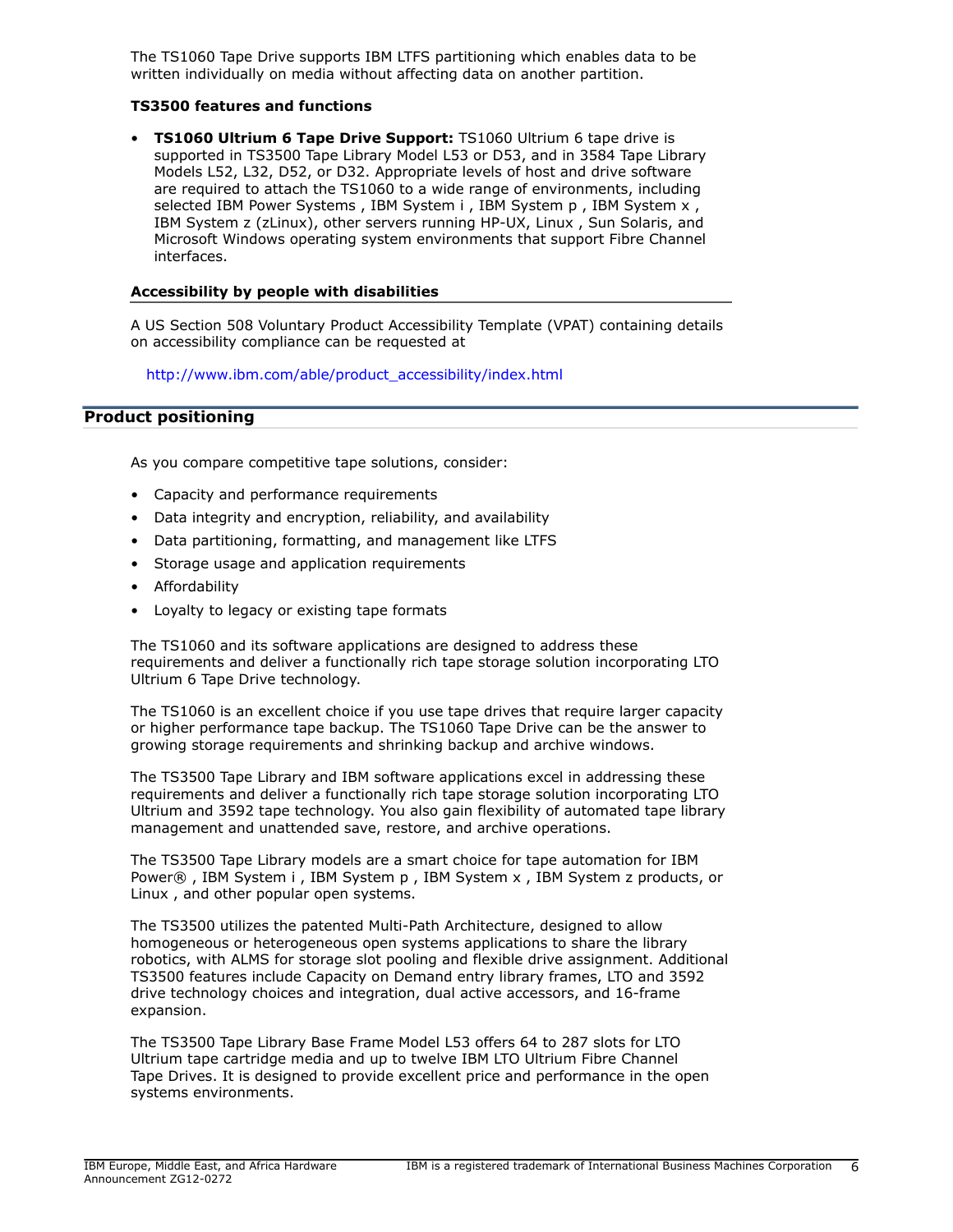The TS3500 Tape Library Base Frame Model L23 offers 58 to 260 slots for 3592 tape cartridge media and up to twelve IBM TS1130, TS1140, or 3592 Tape Drives. The TS1130, TS1140, or 3592 Tape Drives are designed to provide high capacity, performance, and reliability in open systems environments with tape drive flexibility to accommodate capacity and fast access where these requirements are needed.

Up to fifteen 3584 or TS3500 Tape Library Expansion Frame Models D22, D23, D32, D52, D53, S24, or S54 can be added to either the Model L22, L23, L32, L52, or L53. The Model D23 or D22 provides up to 400 cartridge slots for 3592 media, and can contain up to twelve TS1130 or 3592 Tape Drives. The Models D32, D52, or D53 provide up to 440 slots for Ultrium media, and can contain up to twelve Ultrium Tape Drives. The Model S24 provides up to 1000 cartridge slots for 3592 media, and does not support tape drives. The Model S54 provides up to 1320 cartridge slots for LTO media, and does not support tape drives. When a Model HA1 is attached, the last Models D22, D23, D52, D53, S24, or S54 in the TS3500 Tape Library functions as a Service Bay B for the second accessor.

The TS3500 is part of a family of IBM System Storage LTO Ultrium tape products and can be the answer to growing storage requirements and shrinking backup windows.

If you have existing digital linear tape experience or require high-performance, automated tape backup, the TS3500 Tape Library constitutes an excellent tape storage solution. The IBM LTO Ultrium Tape Drives in the TS3500 Tape Library provide an excellent functional alternative to DLT/SDLT, 1/4 in, 4 mm, 8 mm, IBM Magstar® MP 3570, or older LTO generation tape drives.

Depending on capacity requirements, a wide spectrum of tape libraries are available from the IBM Ultrium Tape family of products, based on your storage usage and requirements. Lower capacity tape automation products to choose from include the IBM System Storage TS3310, TS3200, or TS3100 Tape Libraries.

For high duty-cycle and start/stop intensive tape applications, with mission-critical data protection and high-capacity requirements, consider the IBM System Storage TS1130, TS1140, or 3592 Tape Drive with the IBM System Storage TS3500 Tape Library.

## <span id="page-6-0"></span>**Statement of general direction**

## **Product preview**

IBM intends to introduce and integrate the IBM System Storage Ultrium 6 Tape Drive technology in selected existing, additional, or alternative IBM System Storage Tape products.

IBM intends to also introduce tape cartridge media meeting the LTO Generation 6 media specification.

IBM's statements regarding its plans, directions, and intent are subject to change or withdrawal without notice at IBM's sole discretion. Information regarding potential future products is intended to outline our general product direction and it should not be relied on in making a purchasing decision. The information mentioned regarding potential future products is not a commitment, promise, or legal obligation to deliver any material, code, or functionality. Information about potential future products may not be incorporated into any contract. The development, release, and timing of any future features or functionality described for our products remains at our sole discretion.

## **Reference information**

For more information, refer to the following announcements: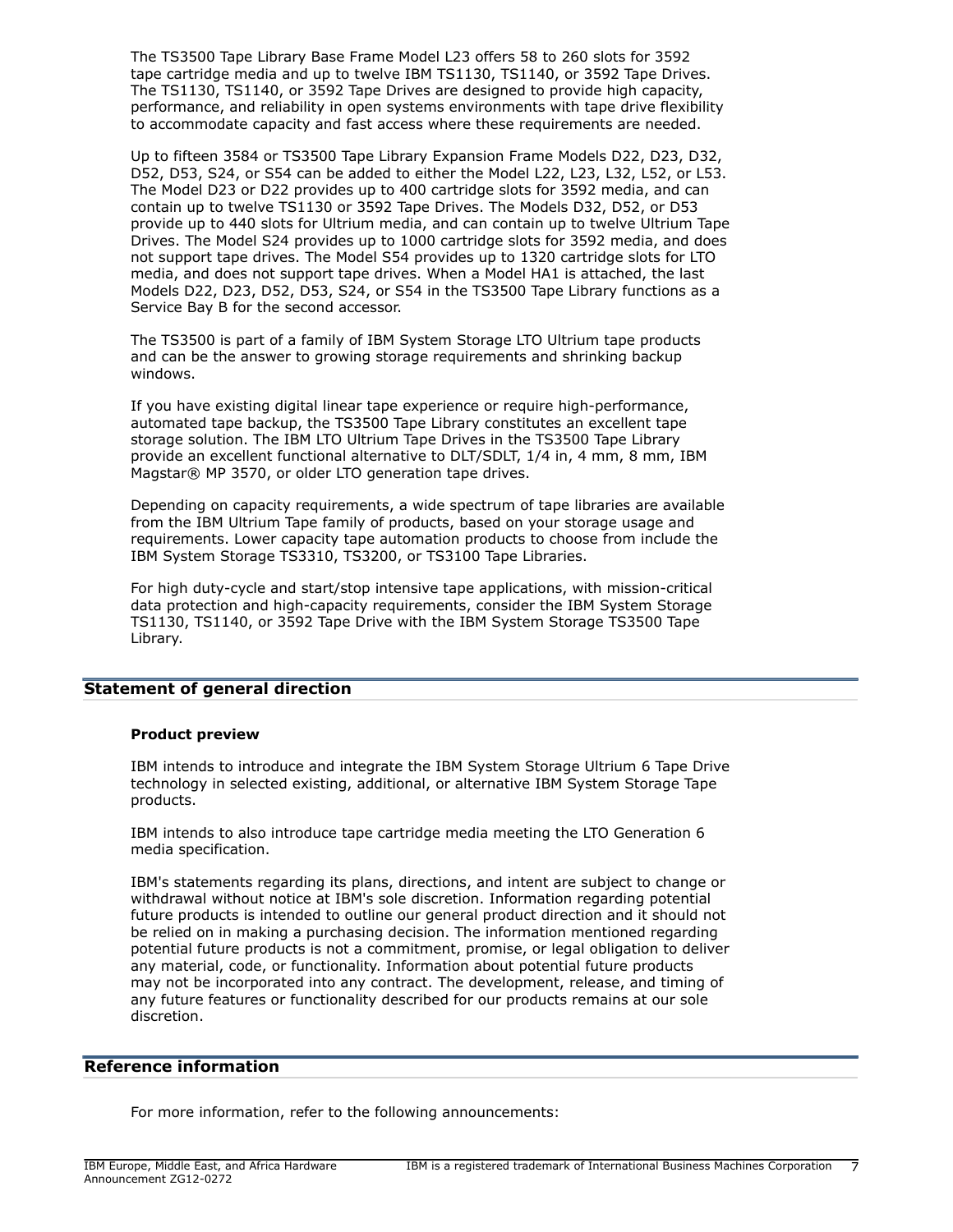- IBM System Storage TS1060 Tape Drive Model F6A, Hardware Announcement [ZG12-0272](http://www.ibm.com/common/ssi/cgi-bin/ssialias?infotype=an&subtype=ca&appname=gpateam&supplier=877&letternum=ENUSZG12-0272), dated October 03, 2012
- The IBM System Storage LTFS Storage Manager V1R1 for TS3500, Software Announcement [ZP12-0253,](http://www.ibm.com/common/ssi/cgi-bin/ssialias?infotype=an&subtype=ca&appname=gpateam&supplier=877&letternum=ENUSZP12-0253) dated June 04, 2012
- The IBM System Storage Tape System Library Manager (TSLM) V1R1, Software Announcement [ZP12-0236,](http://www.ibm.com/common/ssi/cgi-bin/ssialias?infotype=an&subtype=ca&appname=gpateam&supplier=877&letternum=ENUSZP12-0236) dated June 04, 2012
- The IBM System Storage LTFS Library Edition V2R1 for TS3500, Software Announcement [ZP11-0215,](http://www.ibm.com/common/ssi/cgi-bin/ssialias?infotype=an&subtype=ca&appname=gpateam&supplier=877&letternum=ENUSZP11-0215) dated May 09, 2011
- IBM System Storage TS3500 Tape Library Connector Shuttle Complex and TS1140 Tape Drive support, Hardware Announcement [ZG11-0138](http://www.ibm.com/common/ssi/cgi-bin/ssialias?infotype=an&subtype=ca&appname=gpateam&supplier=877&letternum=ENUSZG11-0138), dated May 09, 2011
- The IBM System Storage TS1140 Tape Drive Model E07, Hardware Announcement [ZG11-0139](http://www.ibm.com/common/ssi/cgi-bin/ssialias?infotype=an&subtype=ca&appname=gpateam&supplier=877&letternum=ENUSZG11-0139), dated May 09, 2011
- IBM System Storage TS1050 Tape Drive Model F5A, Hardware Announcement [ZG10-0101](http://www.ibm.com/common/ssi/cgi-bin/ssialias?infotype=an&subtype=ca&appname=gpateam&supplier=877&letternum=ENUSZG10-0101), dated April 12, 2010
- IBM System Storage TS1040 Tape Drive Model F4A, Hardware Announcement [ZG07-0294](http://www.ibm.com/common/ssi/cgi-bin/ssialias?infotype=an&subtype=ca&appname=gpateam&supplier=877&letternum=ENUSZG07-0294), dated April 24, 2007
- IBM System Storage TS3500 Tape Libraries Supporting LT04 and 4X I/O, Hardware Announcement [ZG07-0293,](http://www.ibm.com/common/ssi/cgi-bin/ssialias?infotype=an&subtype=ca&appname=gpateam&supplier=877&letternum=ENUSZG07-0293) dated April 24, 2007
- The IBM System Storage TS3500 Tape Library, Hardware Announcement [ZG06-0394](http://www.ibm.com/common/ssi/cgi-bin/ssialias?infotype=an&subtype=ca&appname=gpateam&supplier=877&letternum=ENUSZG06-0394), dated May 09, 2006
- The 3584 Model HA1, Hardware Announcement [ZG05-0166](http://www.ibm.com/common/ssi/cgi-bin/ssialias?infotype=an&subtype=ca&appname=gpateam&supplier=877&letternum=ENUSZG05-0166), dated February 15, 2005

For IBM statement on compliance with European Union Directive on Restriction of the use of certain Hazardous Substances in Electrical and Electronic Equipment (2002/95/EC) (RoHS), visit

# <http://www.ibm.com/ibm/environment/products/rohs.shtml>

# <span id="page-7-0"></span>**Product number**

| Description                                                                                 | Machine<br>type      | Mode1                              | Feature<br>number |
|---------------------------------------------------------------------------------------------|----------------------|------------------------------------|-------------------|
| TS1060 Ultrium 6 Tape Drive<br>3588 F6A Drive Plant Install<br>3588 F6A Drive Field Install | 3588<br>3588<br>3588 | F6A<br>F6A<br>F6A                  | 9697<br>9698      |
| Description                                                                                 | Machine<br>type      | Mode 1                             | Feature<br>number |
| 3588 F6A Drive Plant Install                                                                | 3584                 | $L53$ , D53                        | 9697              |
| Description                                                                                 | Machine<br>type      | Mode 1                             | Feature<br>number |
| 3588 F6A Drive Field Install                                                                | 3584                 | L32, D32,<br>L52, D52,<br>L53, D53 | 9698              |

# <span id="page-7-1"></span>**Publications**

Information on the TS1060 Tape Drive Model F6A is contained in the following TS3500 Tape Library publications. Additional copies are available. To order, contact your IBM representative.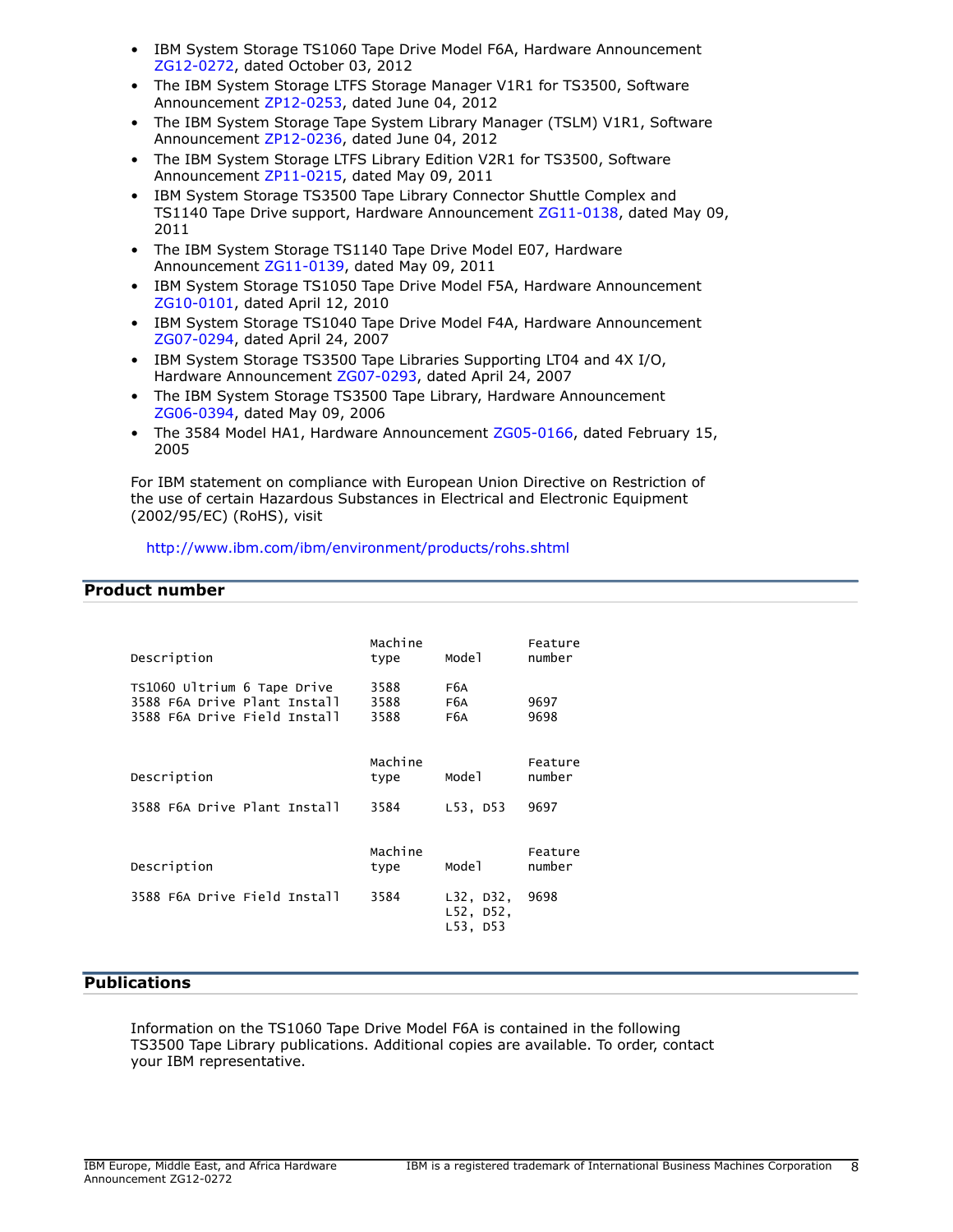| Title                                                                                  | Order<br>number |
|----------------------------------------------------------------------------------------|-----------------|
| IBM System Storage TS3500 Tape Library<br>with ALMS<br>Introduction and Planning Guide | GA32-0593       |
| IBM System Storage TS3500 Tape Library GA32-0594<br>with ALMS<br>Operator Guide        |                 |
| IBM System Storage TS3500 Tape Library GA32-0561<br>SCSI Reference                     |                 |
| IBM Tape Device Driver<br>Installation and User's Guide<br>(English)                   | $GC27 - 2130$   |

**Note:** All new IBM tape device drivers will be posted to the web through the Fix Central download portal. IBM maintains the latest levels of System Storage tape drive and library device drivers and documentation on the Internet. Utilize the Fix Central download portal by accessing the following website

<http://www.ibm.com/support/fixcentral>

There are a few pull down menus to navigate to the correct download as follows:

- In the first pull down menu labeled "Product Group" select " System Storage ".
- In the next pull down menu that appears which is labeled "Product Family" select "Tape Systems".
- With the next pull down menu, "Product Type", select "Tape drivers and software".
- This will bring up the "Product" menu, which provides selections for "Platform drivers, Tools, or Software".
- Under "Platform drivers", in order to download your driver, select the correct operating system.
- Two more pull down menus will appear with information. Click "Continue".
- The next screen can be used to narrow the search, however just click "Continue" to view what is available.

The *IBM Tape Device Drivers Installation and User's Guide* can be found at the following website

<http://www-01.ibm.com/support/docview.wss?rs=577&uid=ssg1S7002972>

The IBM Publications Center Portal

#### <http://www.ibm.com/shop/publications/order>

The Publications Center is a worldwide central repository for IBM product publications and marketing material with a catalog of 70,000 items. Extensive search facilities are provided, as well as payment options via credit card. A large number of publications are available online in various file formats, which can currently be downloaded free of charge.

Product publications will be available in English language on the day of announcement. Key product publications will be submitted to National Language Support for translation. When completed, translations will be available through country ordering systems and the Publications Center Portal. They will also be available from the following website

<http://www-03.ibm.com/storage/tape/ts3500/index.html>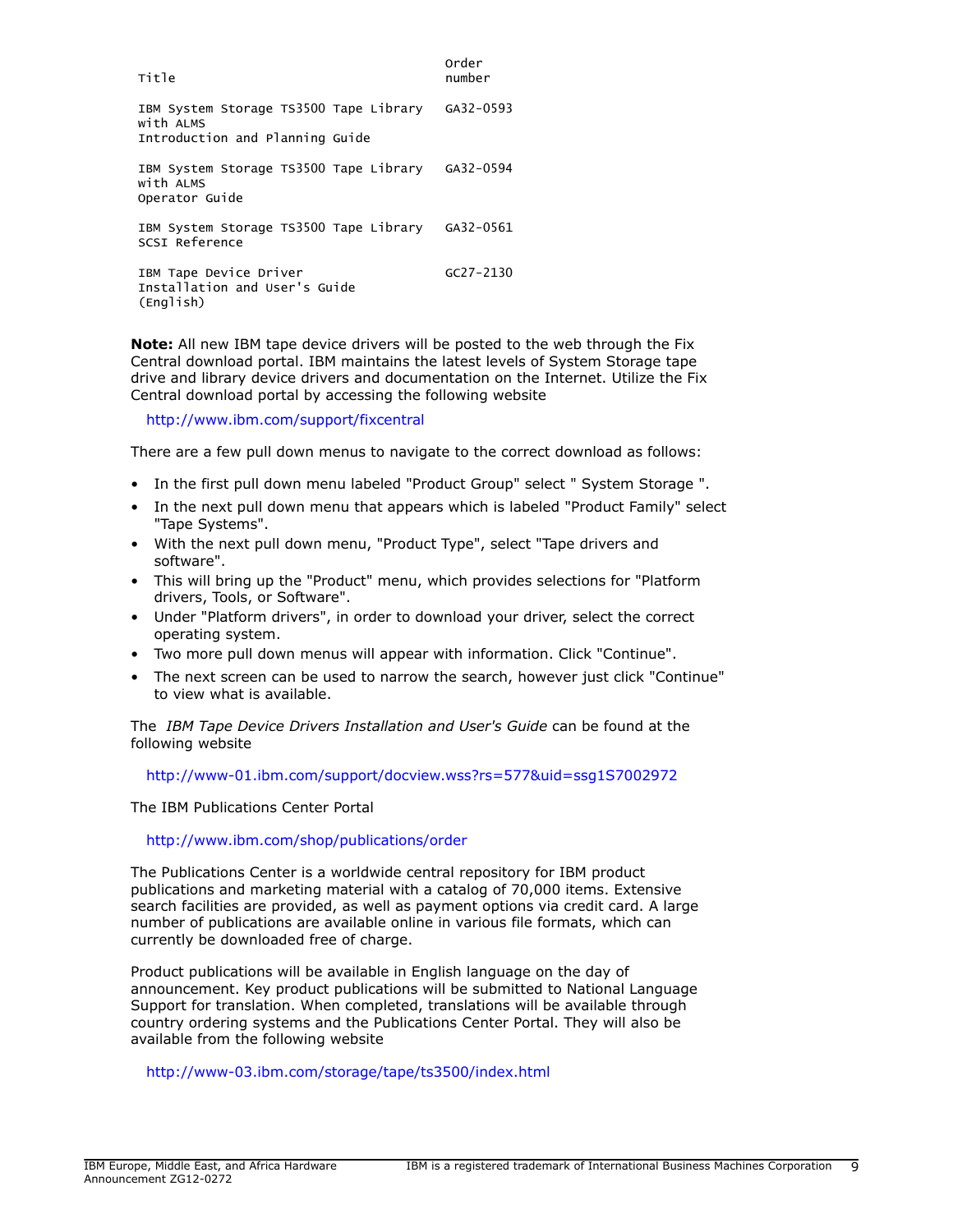#### **Services**

#### **Global Technology Services**

IBM services include business consulting, outsourcing, hosting services, applications, and other technology management.

These services help you learn about, plan, install, manage, or optimize your IT infrastructure to be an On Demand Business. They can help you integrate your highspeed networks, storage systems, application servers, wireless protocols, and an array of platforms, middleware, and communications software for IBM and many non-IBM offerings. IBM is your one-stop shop for IT support needs.

For details on available services, contact your IBM representative or visit

#### <http://www.ibm.com/services/>

For details on available IBM Business Continuity and Recovery Services, contact your IBM representative or visit

<http://www.ibm.com/services/continuity>

For details on education offerings related to specific products, visit

<http://www.ibm.com/services/learning/index.html>

Select your country, and then select the product as the category.

# <span id="page-9-0"></span>**Technical information**

## **Specified operating environment**

## *Physical specifications*

- Width: 186 mm (7.3 in)
- Depth: 455 mm (17.9 in)
- Height: 89 mm (3.5 in)
- Weight: 5.07 kg (11.2 lb)

## *Operating environment*

- Temperature: 16° to 32° C (60° to 90° F) in operation (media in use)
- Relative humidity: 20% to 80% non-condensing (limited by media)
- Wet bulb:  $26^{\circ}$  C (78.8° F) maximum
- Electrical power:
	- 9 watts, idle, no tape loaded
	- 32 watts max continuous (not peak), reading and writing
- Heat output: 109 Btu/Hour maximum continuous
- Capacity of exhaust: 0.80 Cubic meter/minute (28 CFM) per drive, maximum
- Noise level: 4.8 Bels idle; 6.4 Bels operating

## <span id="page-9-1"></span>*Hardware requirements*

The TS1060 is designed for installation in the TS3500 Tape Library Model L53, D53, L52, D52, L32, or D32. Up to 12 TS1060s can be installed in one of these frames (for a total of up to 192 Ultrium Tape Drives in a 16-frame library). The TS1060s can be installed and intermixed within the same frame with other Ultrium 1, 2, 3, 4, 5, or 6 Tape Drives.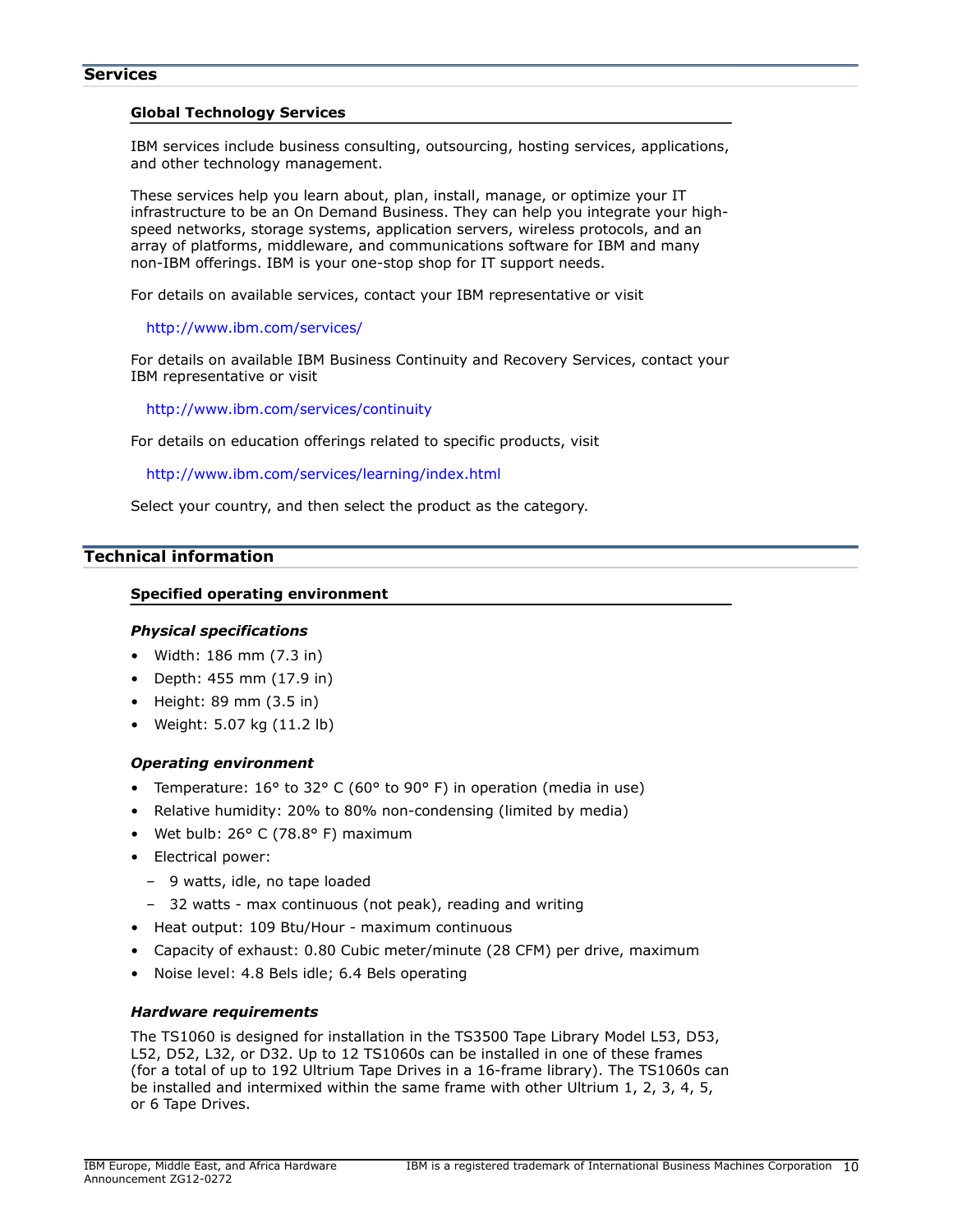TS1060 Model F6A has an 8 Gbps Fibre Channel interface that may attach in either Fabric topology or Arbitrated Loop topology. An LTO Fibre Drive Mounting Kit feature (#1504 or #1514) is required on a TS3500 Tape Library frame to install a TS1060. The TS1060 must be ordered separately, and is designed for customer setup in the TS3500 Tape Library. When ordered with a new TS3500 (coming from the plant), one of the following feature numbers should be specified:

- #9697 (3588 F6A Plant Install) should be specified on the TS1060, and the TS3500 Tape Library frame into which it will be installed, if it is going to be shipped with the TS3500 Tape Library frame.
- #9698 (3588 F6A Field Install) should be specified on the TS1060 if it is going to be shipped for installation into an already installed TS3500 Tape Library frame.

The TS1060 Tape Drive Model F6A is designed for customer setup. However, if the customer desires assistance with the installation, the following feature can be ordered on the TS3500 frame (one feature for each drive that is needed):

• #1678 - 3588 Drive Field Install Assist

Customer-owned TS1060, TS1050, or TS1040 Tape Drives, or 3588 tape drives removed from a TS3500 library frame can be installed in another TS3500 frame. A LTO Fibre Drive Mounting Kit feature (#1514) is required for installing a TS1060 or 3588 Tape Drive in a drive slot in a TS3500 Tape Library Model L53 or D53 frame. A LTO Fibre Drive Mounting Kit feature (#1504) is required for installing a TS1060 or 3588 Tape Drive in a drive slot in a 3584 Model L32, D32, L52, or D52 frame.

Labeled or bulk quantities of LTO Ultrium cartridges can be ordered using machine type 3589 or purchased through distributors. Refer to the [Supplies](#page-14-0) section for additional information.

**Note:** The TS3500 requires that cartridges have appropriate bar code labels.

A TS1060 in the TS3500 Tape Library can be attached to a wide range of environments, including selected IBM Power Systems , IBM System i , IBM System p , IBM System x , IBM System z (zLinux), other servers running HP-UX, Linux , Sun Solaris, and Microsoft Windows operating system environments that support Fibre Channel interfaces.

A current list of supported open system configurations for the TS1060 Tape Drive Model F6A is available from the following website

<http://www-03.ibm.com/systems/support/storage/config/ssic>

Select the model, then "Interoperability Matrix", and view the "Supported Servers and Operating Systems" for the product.

**Cables:** Cables are required to attach tape drives in the TS3500 Tape Library to each server connection (up to the number of tape drive attachments installed). One or more of the following Fibre Channel cables should be specified on the TS3500 frame.

**Fibre Channel cables:** A Fibre Channel cable is required to attach a TS1060 in the TS3500 Tape Library via the standard Fibre Channel patch panel in the TS3500 Tape Library Model L23 or L53 to host Fibre Channel adapters, the IBM 2109 SAN Fibre Switch, or other Fibre Channel components. The cable can be customer supplied, or ordered with the TS3500 Tape Library in the lengths shown. The attaching Fibre Channel cable must be a 50.0/125 micrometer short wavelength fiber-optic cable for distances up to 500 meters. These tape drives come with LC Duplex connectors. One 2.0 meter LC-LC Fibre Channel drive-to-patch panel cable is included with each Fibre Mounting Kit (#1504 or #1514). If additional cables are required, for example, to attach the second interface on a 3588 Model F6A or F5A Tape Drive, they can be ordered with the following feature number 1461 - Additional LC/LC Patch Panel Cable.

Features available for Fibre Channel cables, and their respective lengths, are available on the TS3500 frame, with the following feature numbers: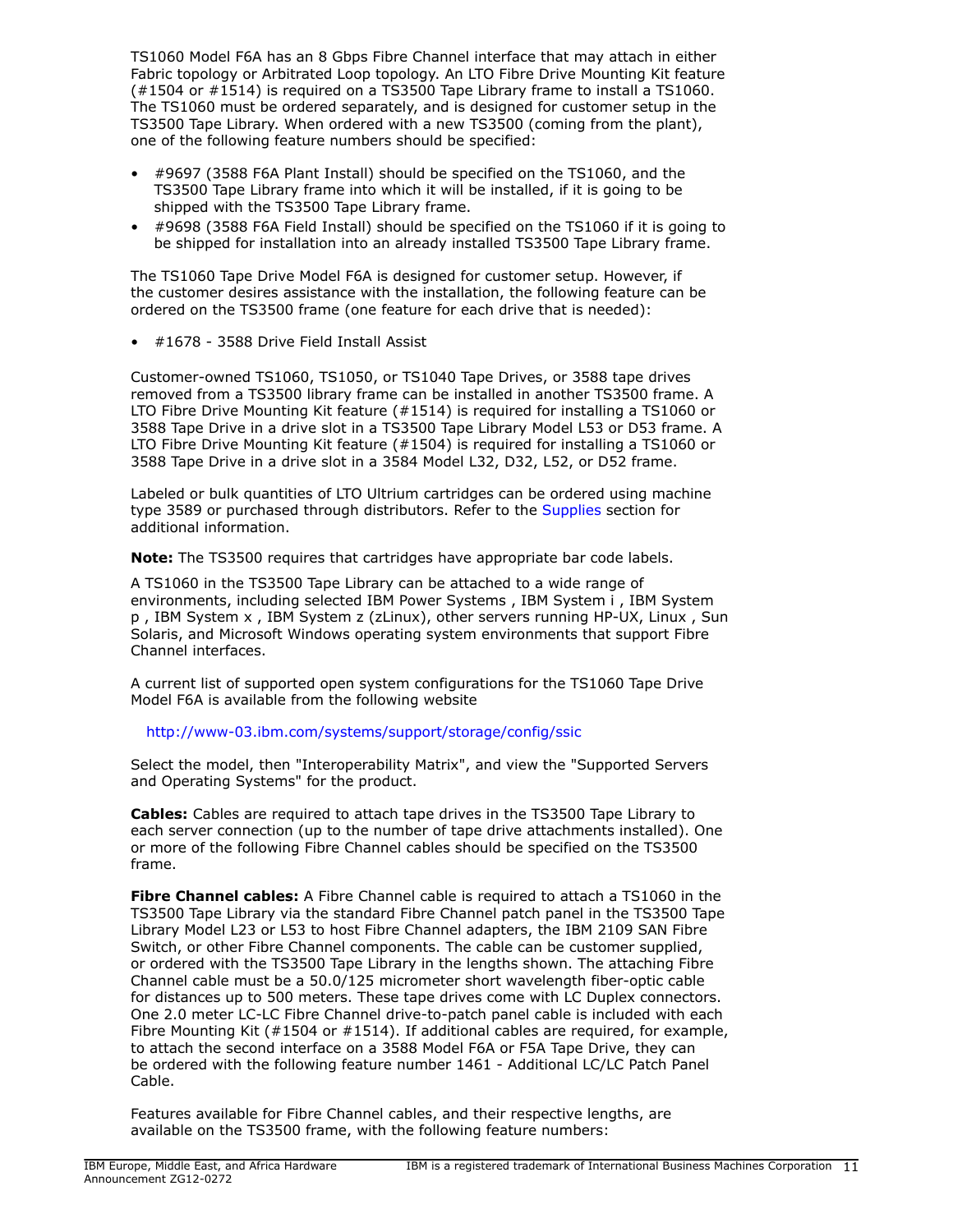- #6005 5 m LC-LC Fibre Channel Cable
- #6013 13 m LC-LC Fibre Channel Cable
- #6025 25 m LC-LC Fibre Channel Cable
- #6061 61 m LC-LC Fibre Channel Cable

An interposer is available to connect a tape drive or server LC Duplex adapter to a SC Duplex cable by ordering the Interposer SC-LC Fibre feature (#5096).

Refer to the **Special Features** section of the TS3500 or 3584 Tape Library Sales Manual for detailed descriptions of these features.

## **Host Bus Adapter (HBA) Support**

For a current list of HBAs that support the TS1060 or TS3500, visit

<http://www-03.ibm.com/systems/support/storage/config/ssic/index.jsp>

#### *Software requirements*

For a current list of host software versions and release levels that support the TS3500 or 3584, TS1060, TS1050, TS1140, or TS1130, refer to the following website

#### <http://www-03.ibm.com/systems/support/storage/config/ssic>

**Note:** All new IBM tape device drivers will be posted to the web through the Fix Central download portal. IBM maintains the latest levels of System Storage tape drive and library device drivers and documentation on the Internet. Utilize the Fix Central download portal by accessing the following website

<http://www.ibm.com/support/fixcentral>

There are a few pull down menus to navigate to the correct download as follows:

- In the first pull down menu labeled "Product Group" select " System Storage ".
- In the next pull down menu that appears which is labeled "Product Family" select "Tape Systems".
- With the next pull down menu, "Product Type", select "Tape drivers and software".
- This will bring up the "Product" menu, which provides selections for "Platform drivers, Tools, or Software".
- Under "Platform drivers", in order to download your driver, select the correct operating system.
- Two more pull down menus will appear with information. Click "Continue".
- The next screen can be used to narrow the search, however just click "Continue" to view what is available.

The IBM Tape Device Drivers Installation and User's Guide can be found at the following website

#### <http://www-01.ibm.com/support/docview.wss?rs=577&uid=ssg1S7002972>

Tivoli Storage Manager and other compatible software offerings provide storage and tape management software for the TS3500 or 3584. Supporting software and applications must be obtained separately from IBM , IBM Business Partners, or ISVs. A list of compatible software is available from your IBM representative or visit

## <http://www.ibm.com/storage/tape>

Select the model, then "Product Details," and "Independent Software Vendor (ISV) matrix" for the product.

IBM continues to work together with ISVs to support the TS3500 Tape Library. Individual application vendors should be contacted for specific information and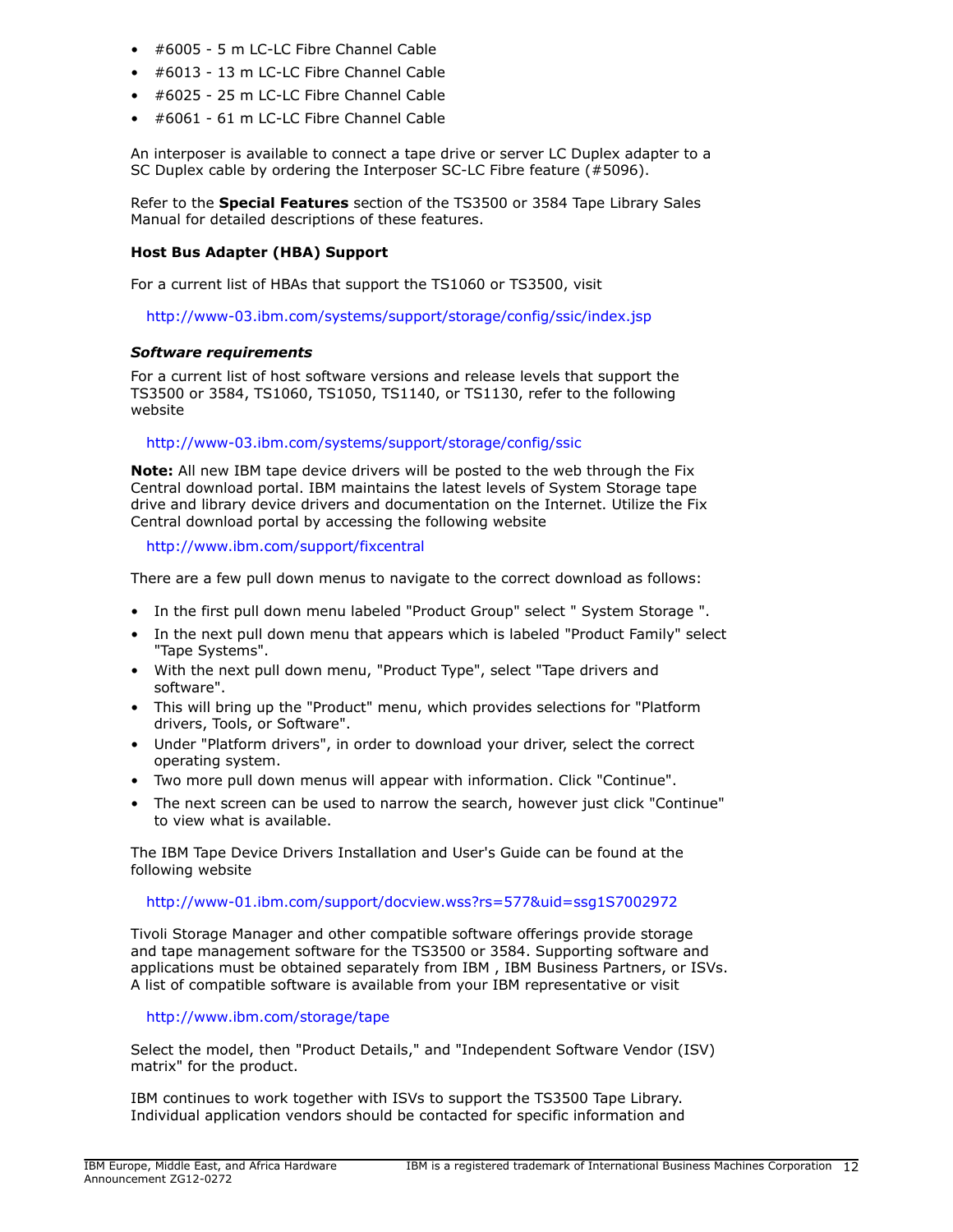availability dates. Consult with ISV providers for their support of mixed drive types and media types in the same logical library.

## **TS1060 Tape Drive and Encryption**

Support for the TS1060 Tape Drive in the TS3500 Tape Library is provided in i5/ OS® , AIX® , HP-UX, Linux , Sun Solaris, and Microsoft Windows 2003 operating system environments. The installation of a TS1060 Model F6A Tape Drive with encryption may require code updates for Power Systems , System p, System i, System x , and System z and supported open systems device drivers or storage management software. Per the *Solutions Assurance Product Review (SAPR) Guide,* the account team or Business Partner should confirm that the customer checks the appropriate PSP buckets for System z environments or the equivalent support levels required for their particular software environment prior to the installation of the TS1060 Tape Drive.

**Note:** All new IBM tape device drivers will be posted to the web through the Fix Central download portal. IBM maintains the latest levels of System Storage tape drive and library device drivers and documentation on the Internet. Utilize the Fix Central download portal by accessing the following website

<http://www.ibm.com/support/fixcentral>

There are a few pull down menus to navigate to the correct download as follows:

- In the first pull down menu labeled "Product Group" select " System Storage ".
- In the next pull down menu that appears which is labeled "Product Family" select "Tape Systems".
- With the next pull down menu, "Product Type", select "Tape drivers and software".
- This will bring up the "Product" menu, which provides selections for "Platform drivers, Tools, or Software".
- Under "Platform drivers", in order to download your driver, select the correct operating system.
- Two more pull down menus will appear with information. Click "Continue".
- The next screen can be used to narrow the search, however just click "Continue" to view what is available.

The *IBM Tape Device Drivers Installation and User's Guide* can be found at the following website

## <http://www-01.ibm.com/support/docview.wss?rs=577&uid=ssg1S7002972>

For a current list of host software versions and release levels that support the TS1060 and TS3500, or TS1060, TS1050, TS1140, TS1130, refer to the following website

## <http://www-03.ibm.com/systems/support/storage/config/ssic/index.jsp>

Select the model, then "Product Details," and view "Interoperability matrix," for supported servers and operating systems for the product.

Tivoli Storage Manager, BRMS, and other compatible software offerings provide storage and tape management software for the TS1060 or TS3500 family of products. Supporting software and applications must be obtained separately from IBM , IBM Business Partners, or independent software vendors (ISVs). A list of compatible software is available from your IBM representative or at

#### <http://www-1.ibm.com/storage/tape/lto>

Select the model, then "Product Details,", then " LTO Compatility," and view "Independent Software Vendor (ISV) matrix for LTO " for the product.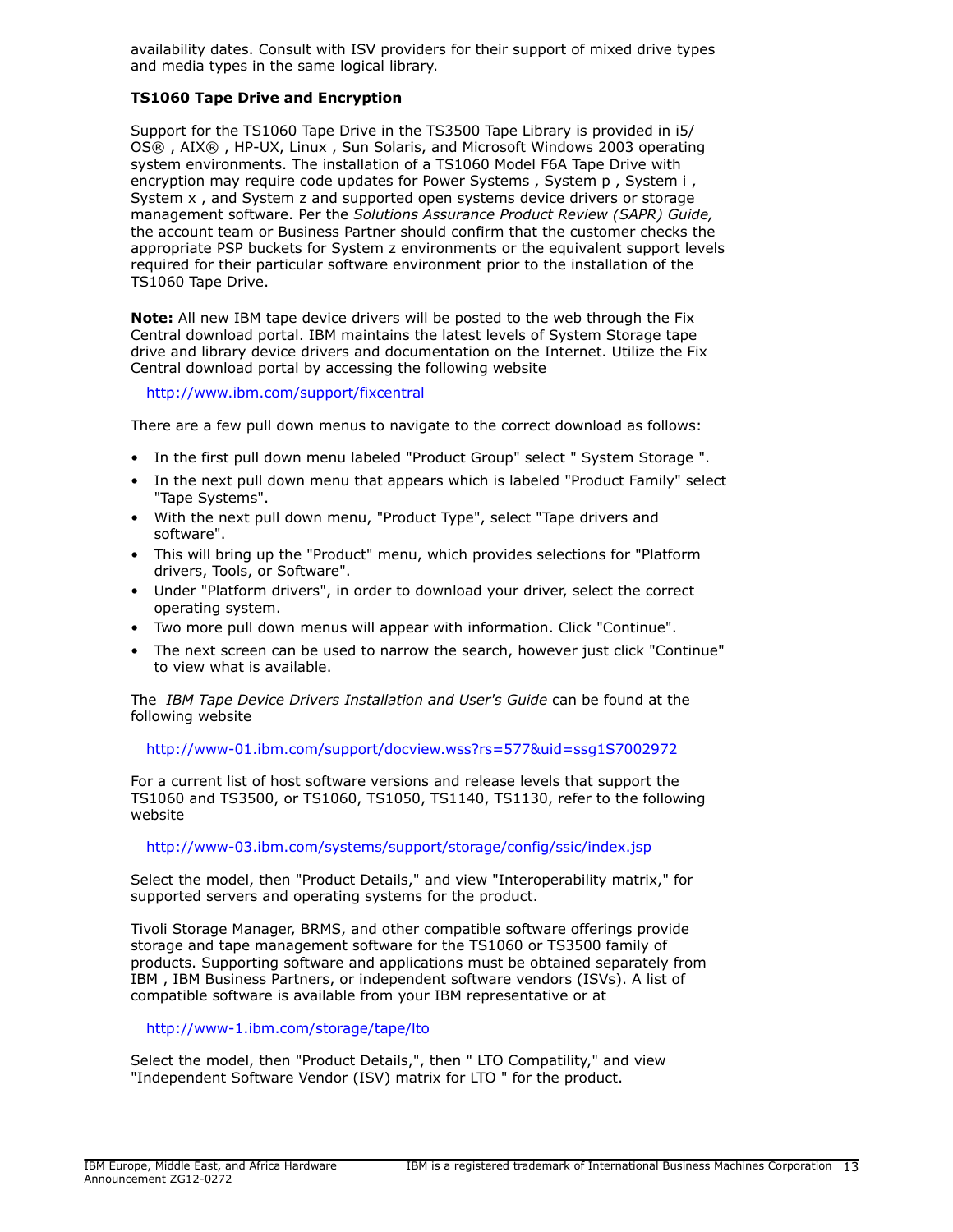IBM continues to work together with the ISVs to support the IBM TS1060 Ultrium Tape Drive or TS3500 family of products. Individual application vendors should be contacted for specific information and availability dates.

## *Compatibility*

The TS1060 Tape Drives can read and write LTO Ultrium 6 or 5 Data Cartridges, and can read LTO Ultrium 4 Data Cartridges. The LTO Generation 6 media specification up to 6.25 TB compressed data cartridges can only be used on the new IBM LTO Ultrium 6 Tape Drives.

The TS1060 Tape Drive and LTO Ultrium 6 cartridges can be resident in the same TS3500 Tape Library with IBM LTO Ultrium 5 Tape Drives and cartridges, IBM LTO Ultrium 4 Tape Drives and cartridges, or with TS1130, TS1140 or 3592 Tape Drives and cartridges.

# *Limitations*

- Although the compression technology can increase the amount of data stored on the media, the actual degree of compression achieved is highly sensitive to the characteristics of the data being compressed.
- Fibre Channel cable lengths are limited to 500 meters (1,650 ft).
- Although multiple systems may be attached to a tape drive, the systems cannot use the drive simultaneously.

For LTO Ultrium 6 and 5, IBM Tivoli Key Lifecycle Manager V1.0 or V2.0 is required for enabling System Managed and Library Managed Encryption.

# **Planning information**

# *Customer responsibilities*

Physical planning is a customer responsibility. Detailed planning information is in the *IBM System Storage TS3500 Tape Library Introduction and Planning Guide* (GA32-0559). Current levels of the open systems device drivers should be obtained to ensure the TS1060 Tape Drive Model F6A is supported.

Customers are responsible for obtaining the appropriate adapters, cables, and interposers (if required) for system attachment. Customers are also responsible for ordering media.

You are responsible for downloading or obtaining from IBM , and installing designated Machine Code (microcode, basic input/output system code (called BIOS), utility programs, device drivers, and diagnostics delivered with an IBM machine) and other software updates in a timely manner from an IBM Internet website or from other electronic media, and following the instructions that IBM provides. You may request IBM to install Machine Code changes; however, you may be charged for that service.

## *Cable orders*

Cables are required to attach the TS1060 Tape Drive Model F6A in the TS3500 Tape Library to each server connection (up to the number of tape drive attachments installed). Refer to **Cables** in the [Hardware requirements](#page-9-1) section for a list of cables for the TS1060 Tape Drive.

# *Installability*

Installation time for the TS1060 Tape Drive Model F6A is approximately 0.5 to 0.7 hours.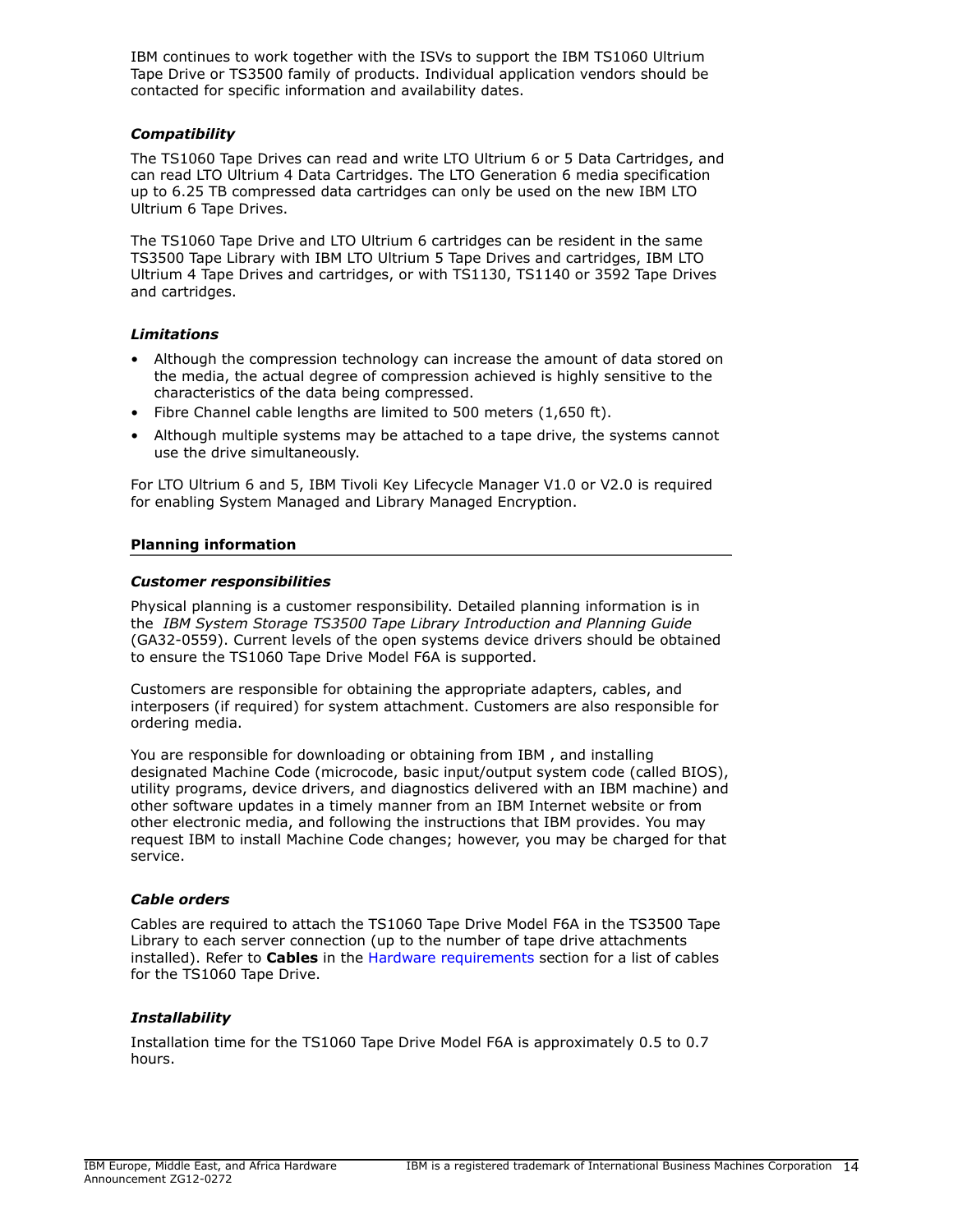# *Packaging*

| Product        | Shipment group            | Number of<br>boxes |
|----------------|---------------------------|--------------------|
| 3588 Model F6A | 3588 Tape Drive Model F6A |                    |

## <span id="page-14-0"></span>*Supplies*

## **For users and remarketers ( IBM tape supplies):**

IBM TS1060 Tape Drive Model F6A media supplies can be ordered directly through AAS as Machine Type 3589.

IBM TS1060 Tape Drive Model F6A supplies can be also purchased through Priority Fulfillment Services and its distribution channel in North America, Latin America, and Asia Pacific. These TS1060 Tape Drive Model F6A supplies can be purchased through Forex Telegistics BV and its distribution channel in Europe, the Middle East, and Africa.

For information about Priority Fulfillment Services Europe distribution channels, call +31-433-502-756.

Other country-specific numbers can be found at

<http://www.ibm.com/storage/media>

#### **Security, auditability, and control**

This product uses the security and auditability features of the host hardware, software, and application software.

The customer is responsible for evaluation, selection, and implementation of security features, administrative procedures, and appropriate controls in application systems and communications facilities.

## **Global Technology Services**

Contact your IBM representative for the list of selected services available in your country, either as standard or customized offerings, for the efficient installation, implementation, and/or integration of this product.

## **IBM Electronic Services**

IBM has transformed its delivery of hardware and software support services to help you achieve higher system availability. Electronic Services is a Web-enabled solution that offers an exclusive, no-additional-charge enhancement to the service and support available for IBM servers. These services are designed to provide the opportunity for greater system availability with faster problem resolution and preemptive monitoring. Electronic Services comprises two separate, but complementary, elements: Electronic Services news page and Electronic Services Agent.

The Electronic Services news page is a single Internet entry point that replaces the multiple entry points traditionally used to access IBM Internet services and support. The news page enables you to gain easier access to IBM resources for assistance in resolving technical problems.

The Electronic Service Agent $T^M$  is no-additional-charge software that resides on your server. It monitors events and transmits system inventory information to IBM on a periodic, client-defined timetable. The Electronic Service Agent automatically reports hardware problems to IBM . Early knowledge about potential problems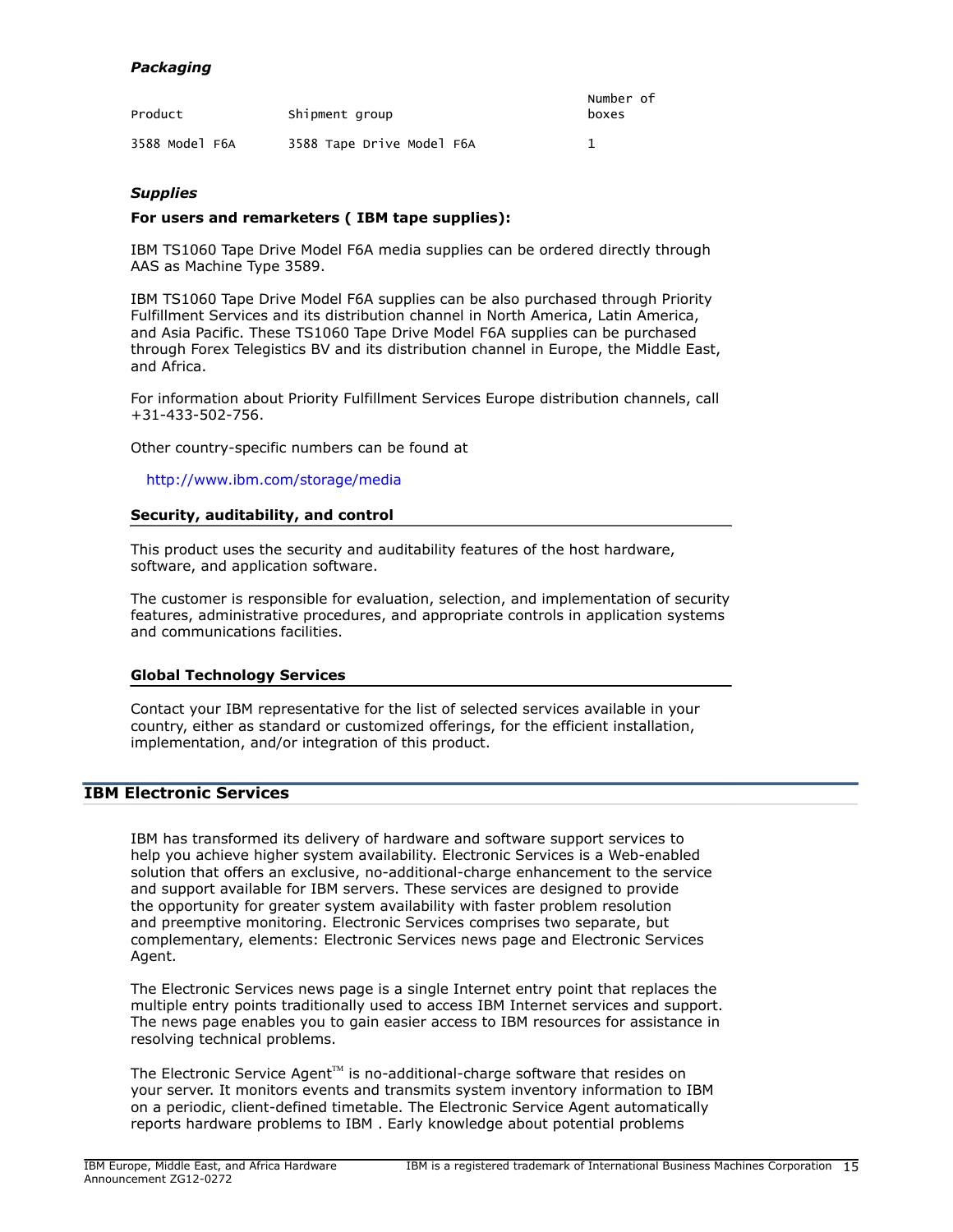enables IBM to deliver proactive service that may result in higher system availability and performance. In addition, information collected through the Service Agent is made available to IBM service support representatives when they help answer your questions or diagnose problems. Installation and use of IBM Electronic Service Agent for problem reporting enables IBM to provide better support and service for your IBM server.

To learn how Electronic Services can work for you, visit

<http://www.ibm.com/support/electronic>

# <span id="page-15-0"></span>**Terms and conditions**

**Volume orders:** Contact your IBM representative.

## *Warranty period*

One year

An IBM part or feature installed during the initial installation of an IBM machine is subject to a full warranty effective on the date of installation of the machine. An IBM part or feature that replaces a previously installed part or feature assumes the remainder of the warranty period for the replaced part or feature. An IBM part or feature added to a machine without replacing a previously installed part or feature is subject to a full warranty effective on its date of installation. Unless specified otherwise, the warranty period, type of warranty service, and service level of a part or feature are the same as those for the machine in which it is installed.

## *Extended Warranty Service*

This product is provided with one year of standard warranty. For your convenience, IBM has provided additional years of extended warranty services to make this offering. Please consult with your advisors about the appropriate financial treatment for this offering.

#### *Warranty service*

If required, IBM provides repair or exchange service depending on the types of warranty service specified for the machine. IBM will attempt to resolve your problem over the telephone, or electronically via an IBM Web site. Certain Machines contain remote support capabilities for direct problem reporting, remote problem determination, and resolution with IBM . You must follow the problem determination and resolution procedures that IBM specifies. Following problem determination, if IBM determines on-site service is required, scheduling of service will depend upon the time of your call, machine technology and redundancy, and availability of parts.

Service levels are response-time objectives and are not guaranteed. The specified level of warranty service may not be available in all worldwide locations. Additional charges may apply outside IBMs normal service area. Contact your local IBM representative or your reseller for country and location-specific information.

## *On-site Service*

IBM will repair the failing machine at your location and verify its operation. You must provide a suitable working area to allow disassembly and reassembly of the IBM machine. The area must be clean, well lit, and suitable for the purpose.

Service level is:

• 24 hours per day, 7 days a week, 6 hour average, same day response.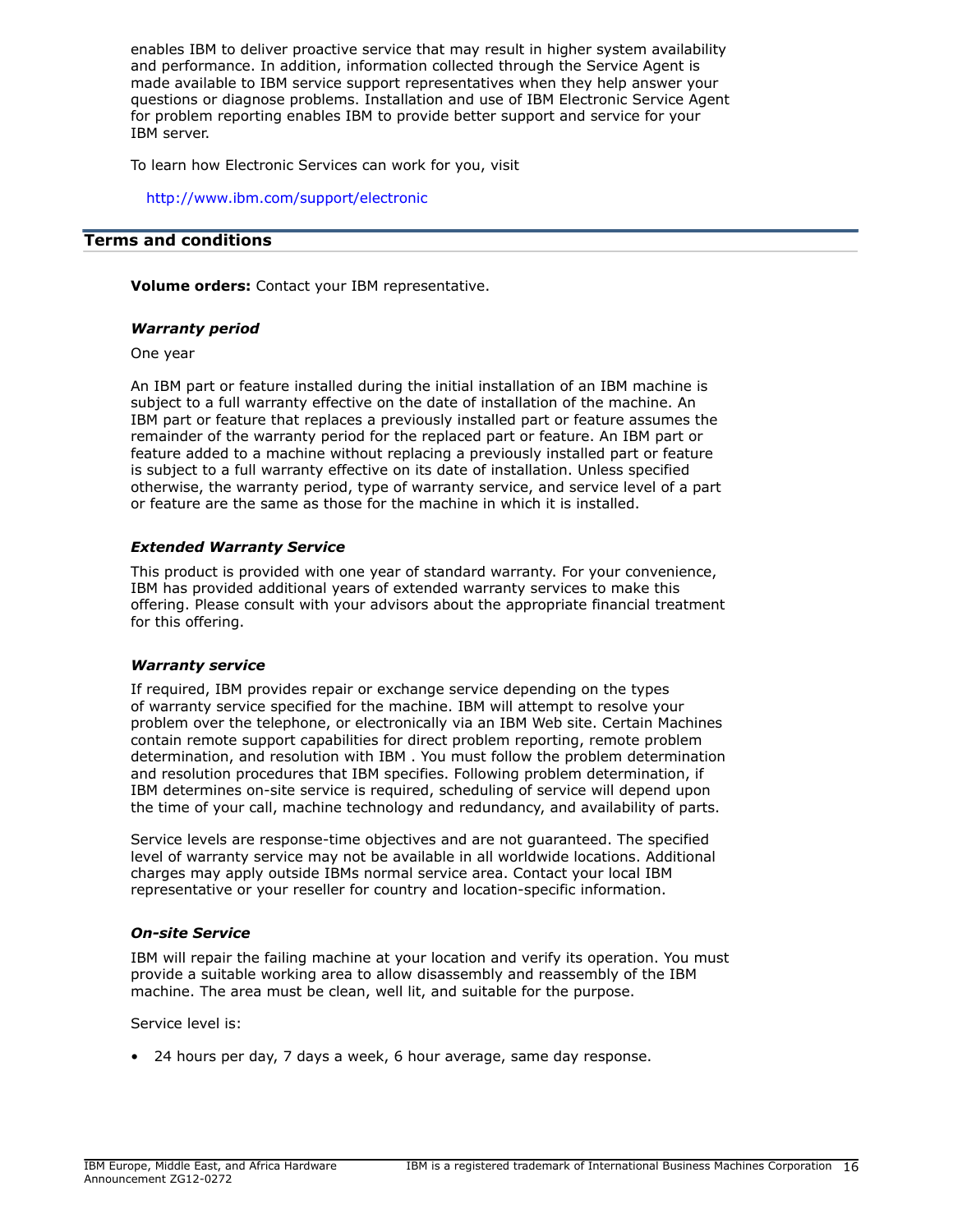## *Warranty service*

IBM is now shipping machines with selected non-IBM parts that contain an IBM field replaceable unit (FRU) part number label. These parts are to be serviced during the IBM machine warranty period. IBM is covering the service on these selected non-IBM parts as an accommodation to their customers, and normal warranty service procedures for the IBM machine apply.

#### **Warranty service upgrades**

During the warranty period, warranty service upgrades provide an enhanced level of On-site Service for an additional charge. Service levels are response-time objectives and are not guaranteed. See the Warranty services section for additional details.

IBM will attempt to resolve your problem over the telephone or electronically by access to an IBM Web site. Certain Machines contain remote support capabilities for direct problem reporting, remote problem determination, and resolution with IBM . You must follow the problem determination and resolution procedures that IBM specifies. Following problem determination, if IBM determines on-site service is required, scheduling of service will depend upon the time of your call, machine technology and redundancy, and availability of parts.

#### **Maintenance service options**

#### *On-site Service*

IBM will repair the failing machine at your location and verify its operation. You must provide a suitable working area to allow disassembly and reassembly of the IBM machine. The area must be clean, well lit, and suitable for the purpose. The following on-site response-time objectives are available as warranty service upgrades for your machine. Available offerings are:

- local time in order to qualify for same business day response.
- 24 hours per day, 7 days a week, 6 hour average, same day response.

## **Maintenance services**

If required, IBM provides repair or exchange service depending on the types of maintenance service specified for the machine. IBM will attempt to resolve your problem over the telephone or electronically, via an IBM Web site. Certain Machines contain remote support capabilities for direct problem reporting, remote problem determination, and resolution with IBM . You must follow the problem determination and resolution procedures that IBM specifies. Following problem determination, if IBM determines on-site service is required, scheduling of service will depend upon the time of your call, machine technology and redundancy, and availability of parts. Service levels are response-time objectives and are not guaranteed. The specified level of maintenance service may not be available in all worldwide locations. Additional charges may apply outside IBMs normal service area. Contact your local IBM representative or your reseller for country and location-specific information. The following service selections are available as maintenance options for your machine type.

IBM will repair the failing machine at your location and verify its operation. You must provide a suitable working area to allow disassembly and reassembly of the IBM machine. The area must be clean, well lit, and suitable for the purpose.

Service levels are:

• 9 hours per day, Monday through Friday, excluding public or national holidays, next business day response. Calls must be received by 15:00 local time in order to qualify for next business day response.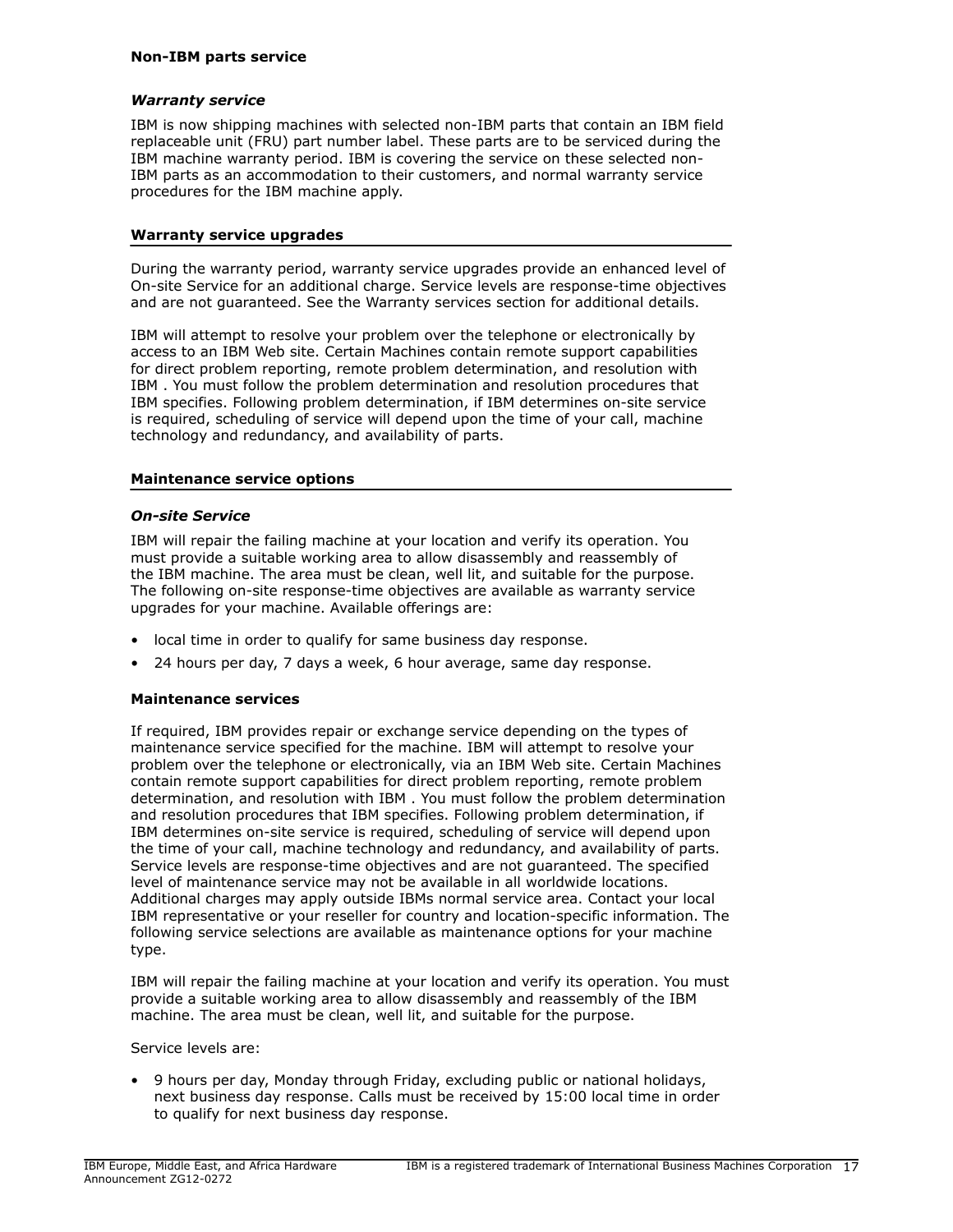- 9 hours per day, Monday through Friday, excluding public or national holidays, same business day response. Calls must be received by 12:00 local time in order to qualify for same business day response.
- 18 hours per day, Monday through Saturday, excluding public or national holidays, same business day response. Calls must be received by 18:00 local time in order to qualify for same business day response.
- 24 hours per day, 7 days a week, 6 hour average, same day response.
- ESA and SSU customers: 2 hour coverage extension at no additional charge, 9 hours per day, Monday through Friday, excluding holidays, next business day response. Calls must be received by 15:00 local time in order to qualify for next business day response.

or

• ESA and SSU customers: 2 hour coverage extension at no additional charge, 9 hours per day, Monday through Friday, excluding holidays, same business day response. Calls must be received by 12:00 local time in order to qualify for same business day response.

# *Machine Exchange Service*

IBM will initiate shipment of a replacement machine to your location. You are responsible for its installation and verification of operation. You must pack the failed machine into the shipping container that contained the replacement machine and return the failed machine to IBM . Transportation charges, both ways, are paid by IBM . You may be charged for the replacement machine if IBM does not receive the failed machine within 15 days of your receipt of the replacement.

## **Non-IBM parts service**

Under certain conditions, IBM provides services for selected non-IBM parts at no additional charge for machines that are covered under warranty service upgrades or maintenance services.

This service includes hardware problem determination (PD) on the non-IBM parts (for example, adapter cards, PCMCIA cards, disk drives, memory) installed within IBM machines and provides the labor to replace the failing parts at no additional charge.

If IBM has a Technical Service Agreement with the manufacturer of the failing part, or if the failing part is an accommodations part (a part with an IBM FRU label), IBM may also source and replace the failing part at no additional charge. For all other non-IBM parts, customers are responsible for sourcing the parts. Installation labor is provided at no additional charge, if the machine is covered under a warranty service upgrade or a maintenance service.

#### **Warranty service upgrades**

## *Usage plan machine*

No

## *IBM hourly service rate classification*

Two

When a type of service involves the exchange of a machine part, the replacement may not be new, but will be in good working order.

## *Maintenance service offerings*

This machine is eligible under terms and conditions of IBM ServiceElite, the IBM Enterprise Service Agreement (ESA), or the IBM Maintenance Agreement. Consult your IBM representative for details.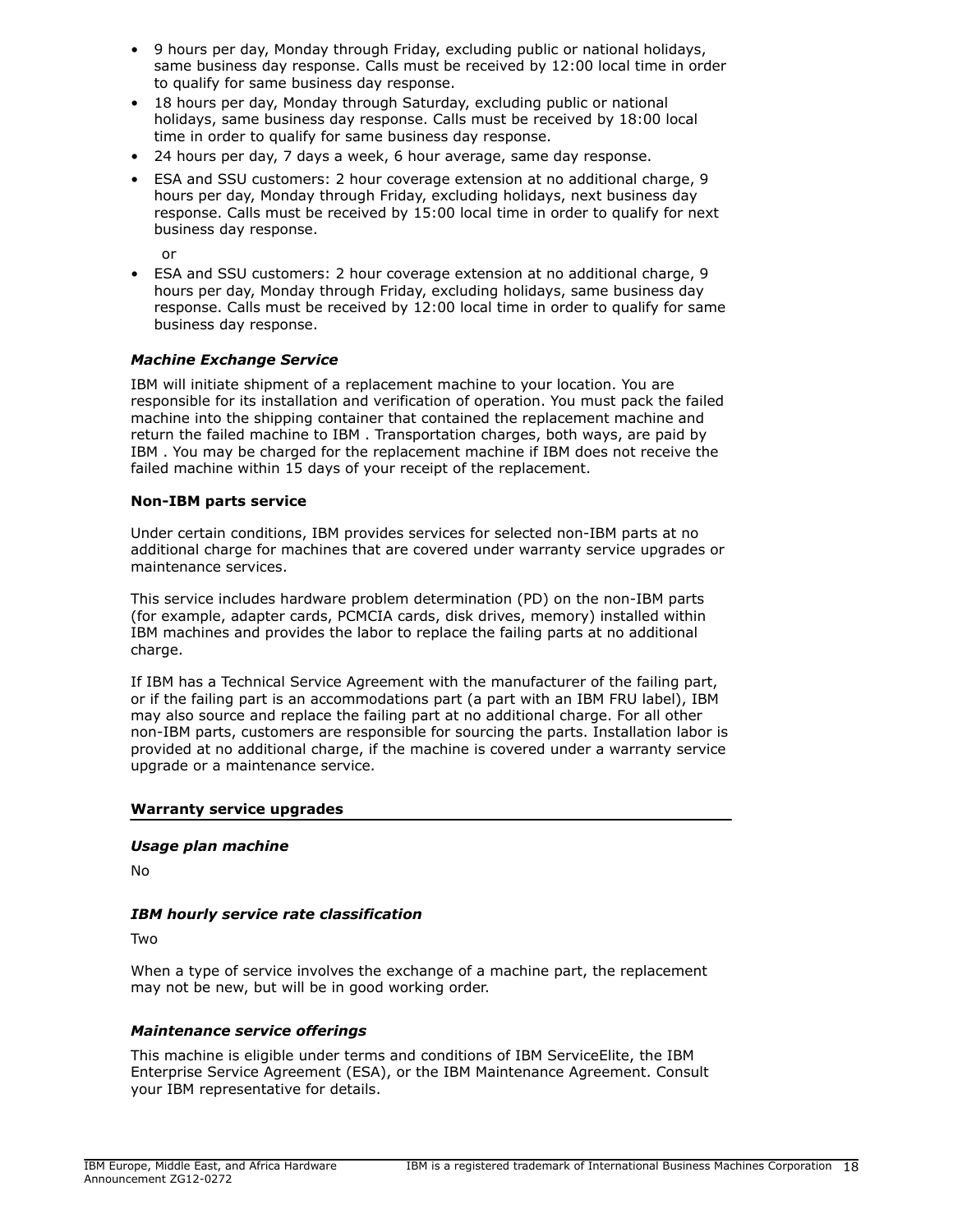# *Field-installable features*

No

#### *Model conversions*

No

#### *Machine installation*

Customer setup. Customers are responsible for installation according to the instructions IBM provides with the machine.

#### *Graduated program license charges apply*

No

## *Licensed internal code and licensed machine code*

This product does not contain Licensed Internal Code or Licensed Machine Code.

#### <span id="page-18-0"></span>**Pricing**

For all local charges, contact your IBM representative.

#### <span id="page-18-1"></span>**Announcement countries**

All European, Middle Eastern, and African countries.

#### *Trademarks*

Linear Tape File System, Power Systems and Electronic Service Agent are trademarks of IBM Corporation in the United States, other countries, or both.

IBM, System Storage, System i, System p, System x, System z, Tivoli, Power, Magstar, i5/OS and AIX are registered trademarks of IBM Corporation in the United States, other countries, or both.

Linux is a registered trademark of Linus Torvalds in the United States, other countries, or both.

Microsoft and Windows are trademarks of Microsoft Corporation in the United States, other countries, or both.

Other company, product, and service names may be trademarks or service marks of others.

## *Terms of use*

IBM products and services which are announced and available in your country can be ordered under the applicable standard agreements, terms, conditions, and prices in effect at the time. IBM reserves the right to modify or withdraw this announcement at any time without notice. This announcement is provided for your information only. Reference to other products in this announcement does not necessarily imply those products are announced, or intend to be announced, in your country. Additional terms of use are located at:

## <http://www.ibm.com/legal/us/en/>

For the most current information regarding IBM products, consult your IBM representative or reseller, or visit the IBM worldwide contacts page